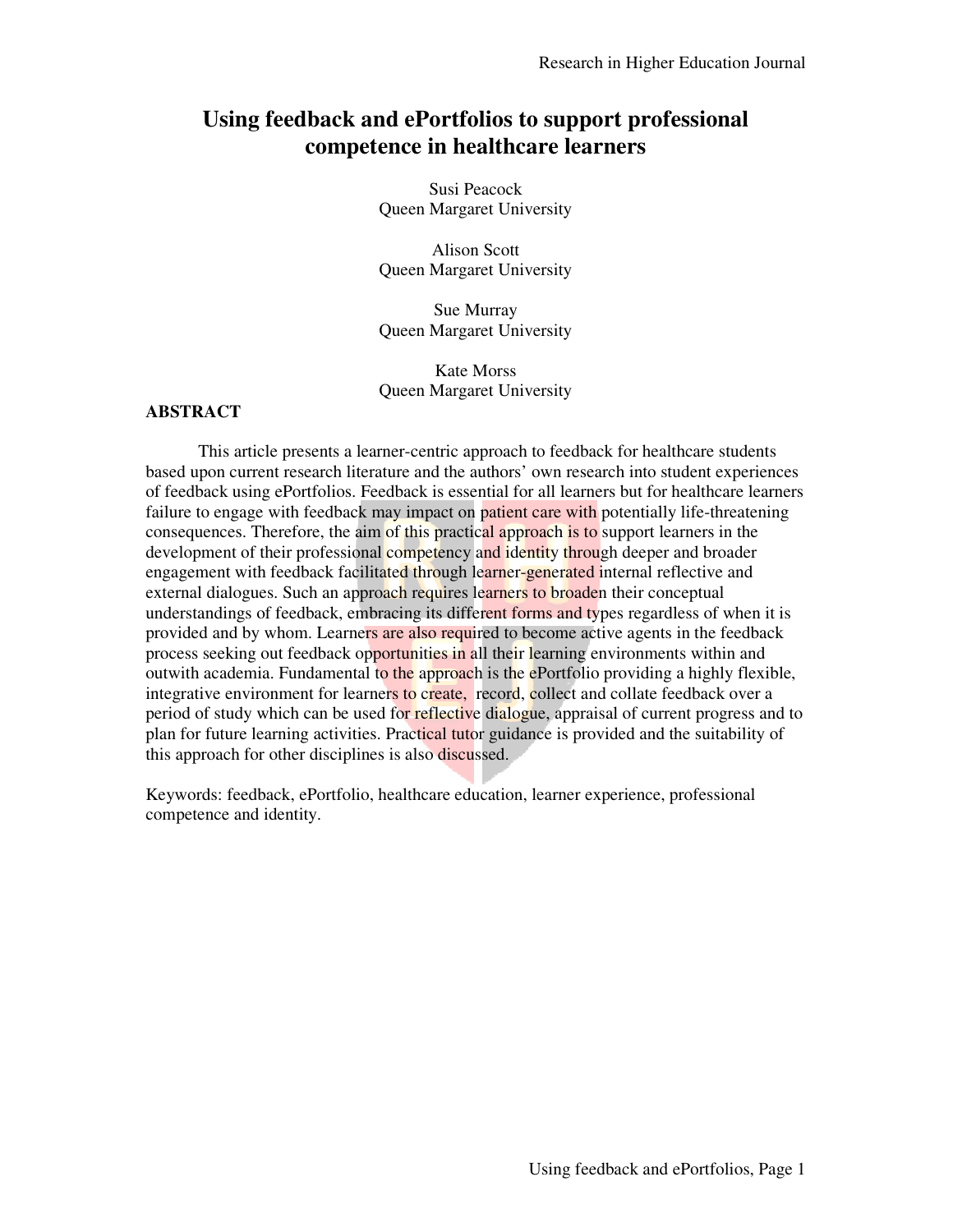#### **Introduction**

This paper proposes a learner-centric approach to feedback using an emergent technology, the ePortfolio. It is a practical approach evolving from an extensive literature review of student experiences of feedback within the higher education sector and a small research study into ePortfolios and feedback involving radiographers, physiotherapists and nurses. The aim of the approach is to facilitate long-term deeper and broader student engagement with feedback for healthcare learners enabling the development of professional competence and identity.

For the purpose of this article, 'healthcare education' includes learners in regulated professions such as nursing, medicine and the allied health professions. In 2009-2010, there were over 50,000 British students studying medicine or subjects allied to medicine (HESA 2010; Morrison 2010). The primary goal of such learners is the acquisition of professional clinical competence to ensure patient safety (GMC 2010; HPC 2010; NMC 2010). Professional competence has been defined as "…the habitual and judicious use of communication, knowledge, technical skills, clinical reasoning, emotions, values and reflection in daily practice for the benefit of the individual and community…" (Epstein and Hundert 2002, 226). Such attributes are acquired not only in academic contexts but also in busy, complex clinical and community environments. As the learner moves from novice to expert developing professional identity, high quality support and mentorship is required; feedback is a critical and integral element of this (Benner 2001). Given the particular demands on healthcare learners - studying within diverse contexts and on numerous placements, where there is a need learn to receive and benefit from feedback provided any time, anywhere from many different sources - the ePortfolio seems the ideal vehicle for an integrated approach to feedback. Thus, this paper explores:

 "How can we use ePortfolios to facilitate student engagement with feedback to support the development of professional competence and identity in healthcare learners?"

# **BACKGROUND AND CONTEXT**

This section outlines the foundations for the approach:

- Feedback and healthcare learners in higher education;
- A collective case study into ePortfolios and feedback.

#### **Feedback and healthcare learners in higher education**

Current research demonstrates that students at all levels and in all subject areas believe feedback to be vital to their studies and fundamental to their progress (Carless 2006; Johnston, Ciannon, and Olekalns 2008; Lizzio and Wilson 2008; McCune and Hounsell 2005; Orsmond, Merry, and Reiling 2005; Rowe and Wood 2008; Scott, Badge, and Cann 2009). In the healthcare professions, however, learners also consider feedback to be essential for their ability to develop professional competence and identity, as these quotations drawn from the authors' own research (Peacock, Murray, and Scott 2011) demonstrate:

If they didn't evaluate our work then we will never improve, it's better to enhance it from now than to be in the field and don't know how to do it (radiography student, online);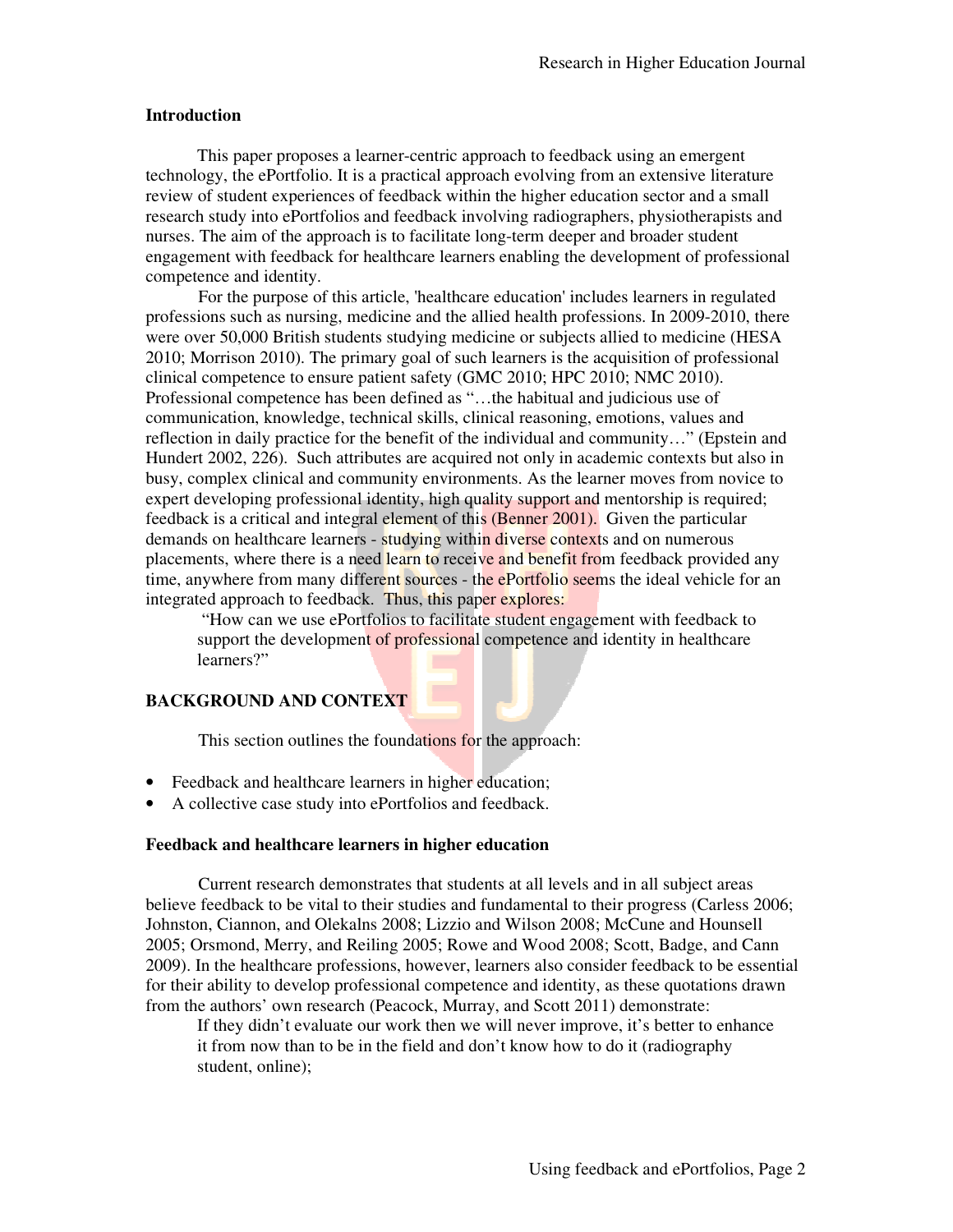…some markers are extremely academic…they'll also say you know 'it shows you've got an interest in this' you know and I find that much more personable …which I find really useful because it maybe brings out things about your own sort of professional identity that you didn't really know before (nursing student, online).

It is also apparent that feedback is highly complex, reflecting students' individual preferences and personal learning experiences. For example, national student surveys consistently indicate students continuing dissatisfaction with the amount, timing and quality of feedback (Krause et al. 2005; Johnston et al. 2008; Surridge 2008) whilst, in comparison, other studies suggest that learners frequently find that feedback is useful and indeed valuable (Bevan et al. 2008; Careless 2006; Johnston et al. 2008; Orsmond et al. 2005; Scott et al. 2009). There is also little learner consensus about what constitutes quality feedback, the ideal amount of feedback and even the balance between positive and constructive feedback comments (Bevan et al. 2008; Poulos and Mahony 2008; Weaver 2006). There is, furthermore, little homogeneity amongst learners about the preferred delivery mechanism the manner, type and way that feedback is delivered. Consensus exists in one area only: lack of understanding of tutor feedback comments and access to the academic discourse underpinning such comments (Bailey 2009; Carless 2006; Chanock 2000) as illustrated in the following student quotation:

All these big words! You would like it in layman's terms but I suppose that wouldn't be academic. No one wants to admit they are not sure what things mean; no one wants to stand out (first year, nursing student, Bailey 2009, online).

The situation is further complicated by the apparent lack of learner engagement with feedback: learners focus primarily on the grade rather than the resource-intensive feedback comments provided by tutors (Carless 2006; Crisp 2007; Wojtas 1998). In healthcare, learner engagement with feedback is critical (HPC 2010). Unlike many other subject areas where failure to address feedback will only impact on the learner, in healthcare lack of significant learner engagement with feedback may have a direct impact on patient care, potentially having life-threatening consequences and compromising the clinical governance process (Price, Hopwood and Pearce 2000). However, feedback is particularly complex in healthcare education since it must address a range of multifaceted skills and knowledge that learners must develop for their future professional roles. Furthermore, feedback experiences for healthcare learners, often in the clinical setting, are less structured and organised than in the academic milieu (Wood 2000). In such circumstances individual preferences for the timing, delivery method, amount and quality of feedback cannot be accommodated. In the busy clinical environment workflow and service demands are prioritised and thus planned feedback sessions are extremely limited. Hence these learners must be prepared to enter into dialogue with all feedback providers (whoever, whenever and wherever) (Eraut 2006), engage pro-actively with feedback to appraise current performance and reflect on developing skills and emergent knowledge. Resultant internal reflective dialogues can identify areas for development and planning of future learning opportunities without which learner development of professional identity and competence will not be realised.

The literature review demonstrates that although healthcare learners believe that feedback is important for their studies, strong personal preferences about what constitutes quality feedback and individual preferences for delivery mechanisms may impede engagement with feedback. Furthermore, there is little understanding of how to engage with feedback provided in many different environments, which is impacting of personal and professional development.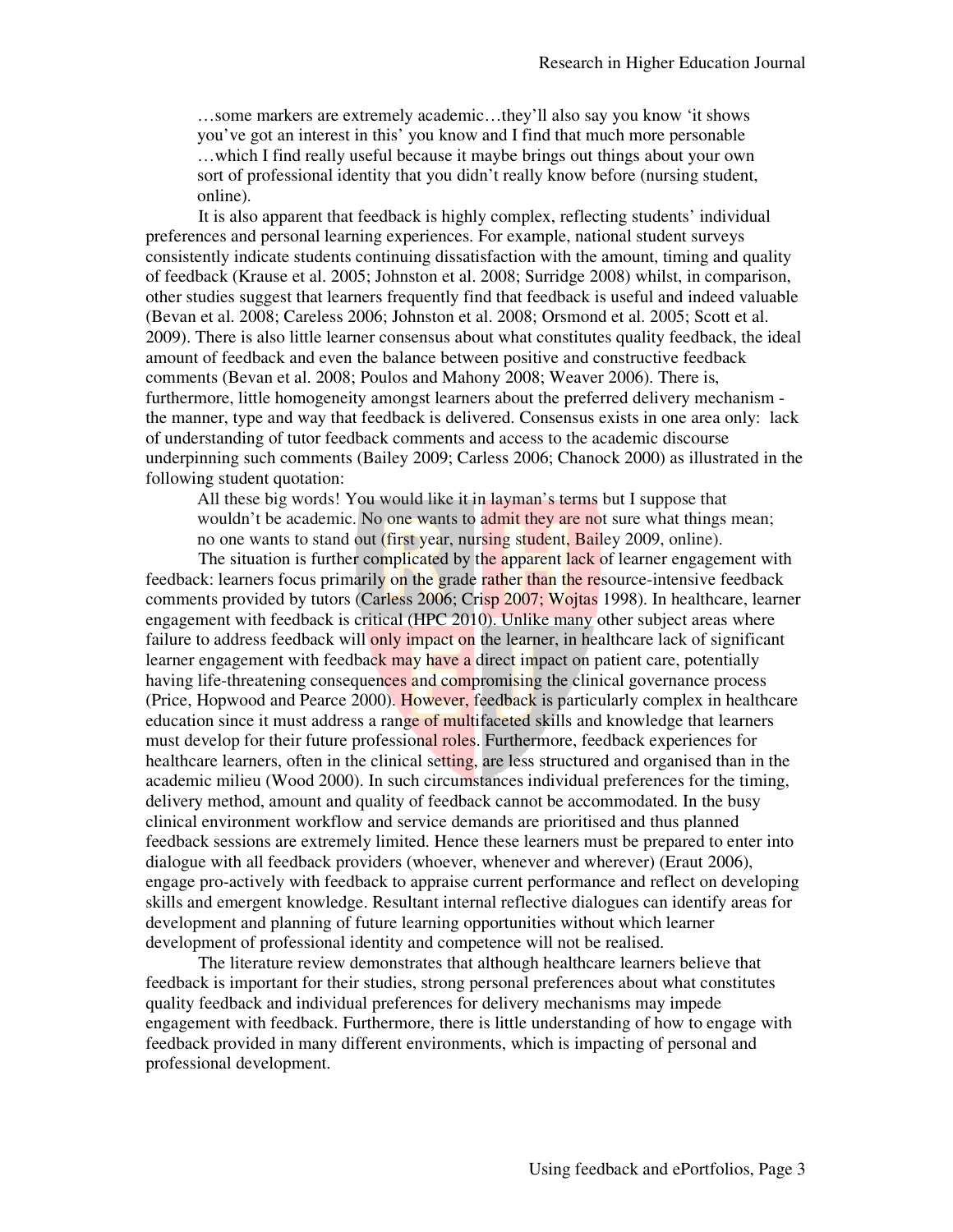#### **A collective case study: ePortfolios and feedback**

In 2009, we undertook a study which stemmed from awareness that, as educators, we need to support healthcare learners to engage with feedback, and to engage at a deeper level. We had found through implementing and undertaking previous research into ePortfolios (Peacock and Gordon 2007; Peacock et al. 2009) that this emerging technology, may, in some cases, offer learners the potential to create, record, collect, collate and reflect upon feedback and then plan for future learning opportunities. An ePortfolio consists of a number of different online tools which can support these processes, such as blogs, folios, forms and selfaudit forms. It allows learners to create: '...a purposeful aggregation of digital items – ideas, evidence, reflections, feedback etc.' (Sutherland and Powell 2007). In some cases, assessment for example, some of the artefacts may be shown to selected external audiences such as a clinical supervisor, a tutor, a peer or even a potential employer.

The authors' latest study in 2009 explored student engagement with feedback through the ePortfolio in three disciplines: radiography (undergraduate), physiotherapy (postgraduate) and nursing (undergraduate). In each of these case studies ePortfolios had been used for summative assessments and to provide online feedback. The study was based at a small institution, Queen Margaret University (QMU) in Scotland. QMU focuses on providing relevant teaching and research which will make a practical impact on everyday life. The programmes seek to produce well-prepared, well-rounded and flexible graduates in Arts, Management and Social and Health Sciences. Most of the undergraduate programmes, especially in vocational areas, involve four years of study and typically students start such courses from 17 years of age onwards. Over the last ten years a range of technologies have been implemented which are linked to the Learning, Teaching and Assessment Strategy (QMUC 2006). In 2005, the institution introduced PebblePad as our institutional ePortfolio.

The full findings of this qualitative study are reported elsewhere (Peacock, Murray, Kelly and Scott 2011). In general, learners liked the ePortfolio because accessing feedback was quick and easy – it could be accessed anywhere, anytime and anyplace. Furthermore, the feedback could also be viewed alongside a learner's assignment:

...you can keep it and go over it any time you want (physiotherapy student).

Much easier to access. Much easier to read! You can't lose it (nursing student).

It's with the work, so it's easy to see mistakes being talked about (radiography student)

Most learners accessed the feedback and occasionally revisited but actual level and depth of engagement with feedback was rather limited which reflected their lack of understanding of what to do with feedback. Only with repeated encouragement from tutors and after they had been introduced to the ePortfolio as a tool for long-term professional and personal development did a few students return to feedback and use it to modify, amend and improve future work through internal reflective dialogue and also through external dialogue with educators. The role of the ePortfolio as a tool to self-generate feedback or to record, collect, collate, and reflect on feedback across a programme was, however, infrequently considered and used by learners (Peacock, Murray, Kelly and Scott 2011, 43). Many students, therefore, missed opportunities for long-term, regular, active creation of, and engagement with feedback through the ePortfolio. Thus, we concluded that to benefit from the affordances of the ePortfolio to support development of professional competence and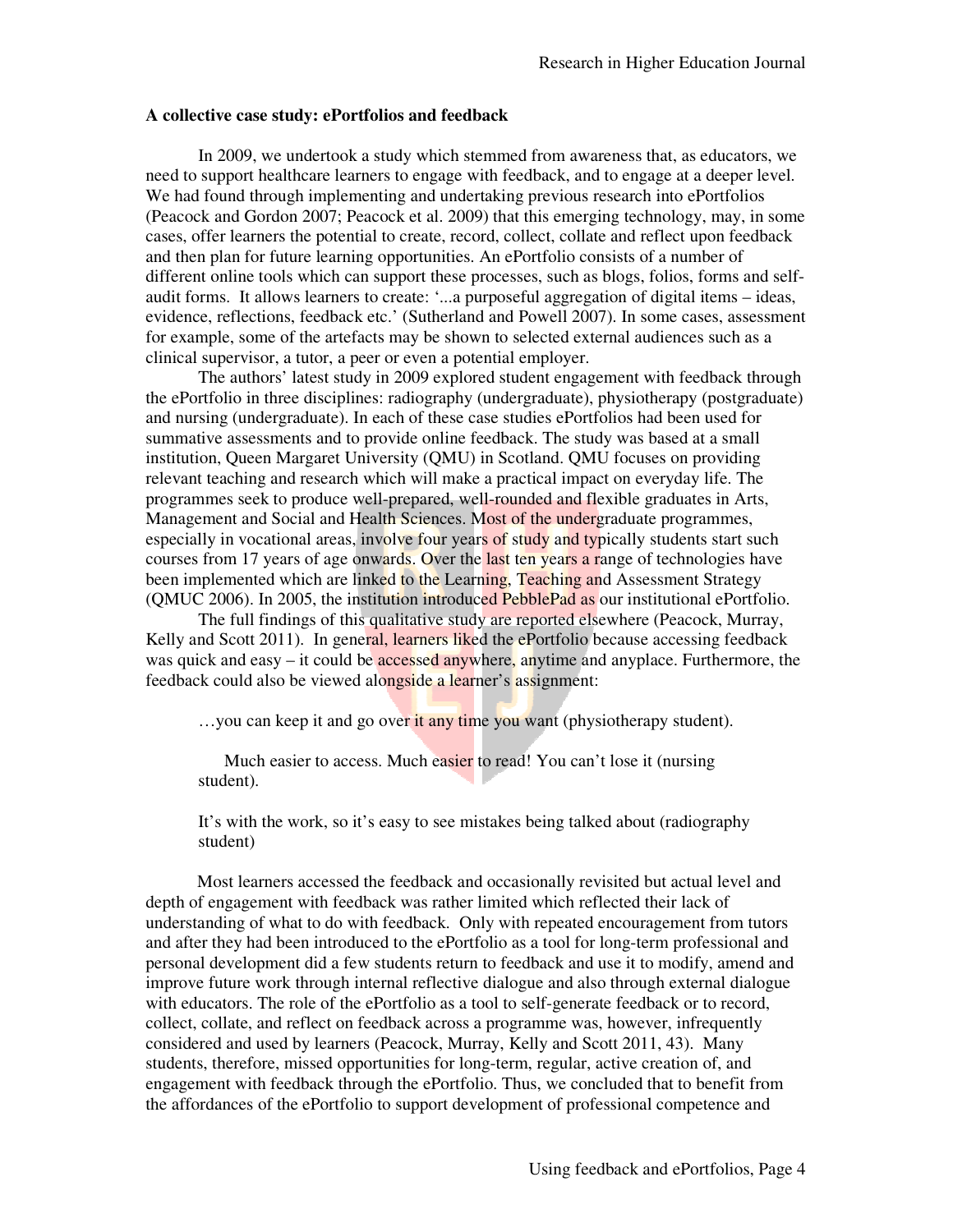identity, learners need a deeper understanding of how the ePortfolio can be used in their learning.

#### **AN EXPLORATION OF THE APPROACH**

Drawing upon the authors' experiences as healthcare educators, the findings of our studies and emergent research into learners' experiences of and preferences for feedback, it was concluded that both learners and tutors need to:

- Broaden their conceptual understandings of feedback:
- Re-examine their role in the feedback process;
- Develop a fuller awareness of the potential of ePortfolios as a facilitative tool to support deeper and broader engagement with feedback.

These three elements underpin the authors' proposed approach to improving student engagement with feedback and enabling the development of professional competence and identity in healthcare learners. It is designed to support healthcare learners in developing, over time, a more informed sense of their skills, knowledge and achievements. It would also ensure that learners develop the skills and knowledge to become independent, self-appraising and self-critical lifelong learners.

Central to the approach is dialogue (Carless 2006; Nicol 2010). Learners expect highly personalised feedback which they want to discuss with external providers such as subject experts and clinical staff; unfortunately, this may not always be feasible leading to learner frustration. Yet healthcare learners are frequently unaware of who can provide feedback, especially in the placement setting, and how they can take responsibility and create opportunities for feedback dialogues (Bing-You, Bertsch and Thompson 1998). Such learners need guidance in helping them identify external feedback providers, such as clinical educators, placement supervisors and peers, and how best to ensure appropriate and timely feedback dialogues (Nicol 2010). For example, learners need to organise with their practice educators, feedback opportunities at agreed intervals throughout their practice placements, in order to evaluate and appraise their progress and development (Scott 2010). This echoes work into conceptual models of feedback (Juwah et al. 2004; Nicol and Milligan 2006; Nicol 2010) which present a wider perspective on feedback, with the learner at the heart of the feedback process, playing an active rather than passive role:

Just as learning does not occur through the mere transmission of written or spoken information, nor does feedback delivery on its own lead to learning improvement. For students to learn they must do something with transmitted information, analyse the message, ask questions about it, discuss it with others, connect it with prior understanding and use this to change future actions (Nicol 2010, 503).

The evolving approach is much indebted to this work.

External dialogue is only one side of the coin; learners also need to discuss and reflect upon their feedback internally, but such engagement with feedback is rare (Carless 2006). Hence learners need guidance in how to develop an internal reflective dialogue about feedback which may serve as a springboard to self-appraise current performance and identify areas for improvement. This would lead learners to organise opportunities to test their emerging knowledge and skills and then make further modifications as appropriate (Moon 1999). It would also help learners to objectify feedback and limit the impact on students' feelings (Young 2000).

Figure 1 (Appendix) provides a diagrammatic representation of the proposed approach, outlining the three key linking elements underpinned by dialogue. These are now discussed in more detail from the learner perspective, followed by guidance to tutors.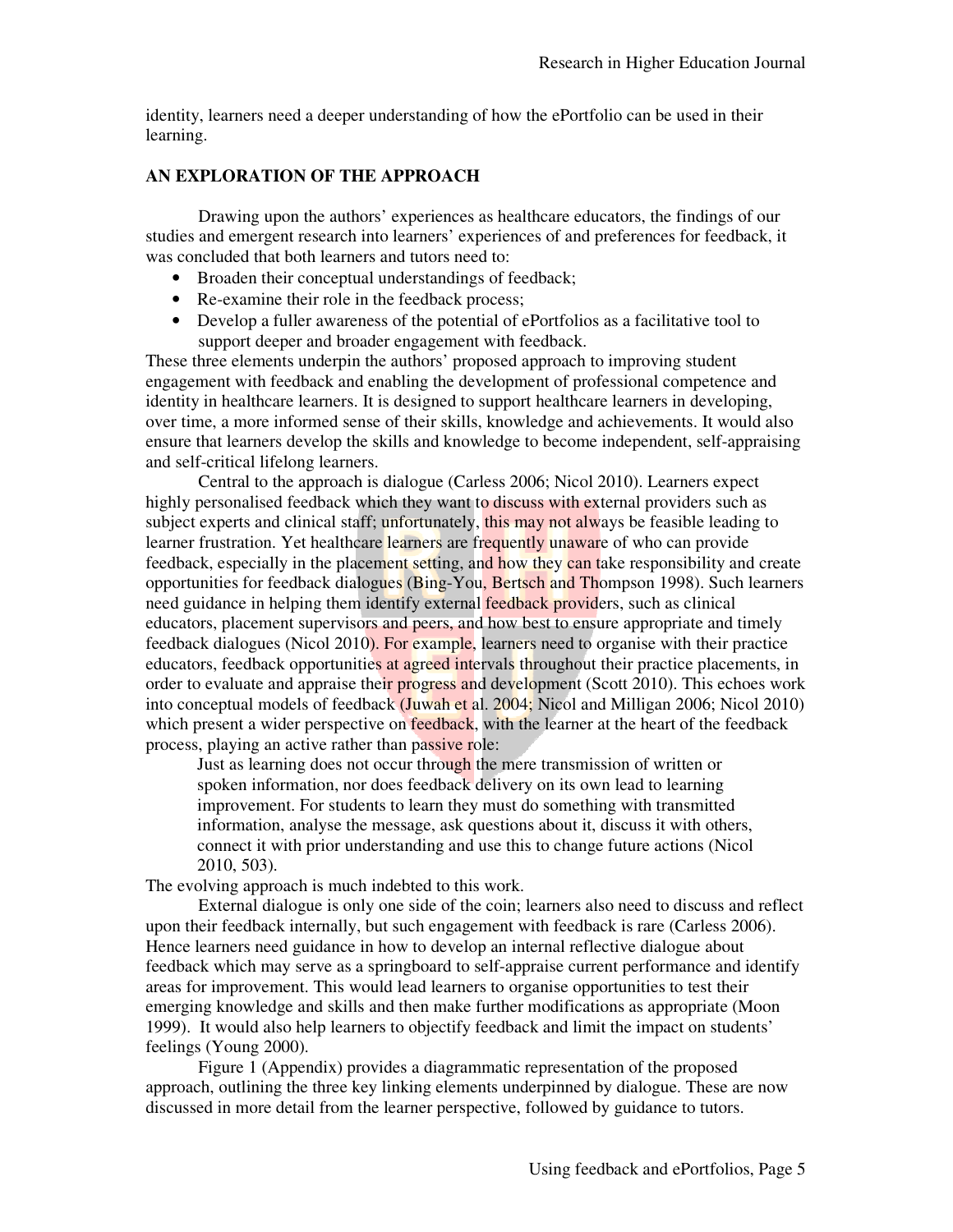### **The development of a broader conceptual understanding of feedback for healthcare learners**

Our studies (concurring with the work of others such as: Burke 2009; Hounsell, McCune, Hounsell and Litjens 2008; Nicol and MacFarlane-Dick 2006; Nicol 2010; Sadler 2010) have found that learners had a rather limited, one-dimensional perspective on feedback: it is perceived as a type of error-correction usually provided by an external such as a supervisor or tutor. Learners also voiced strong individual preferences for the manner, type and way that feedback was provided, often reflecting their preferred learning styles as the following quotations from our study (Peacock, Murray and Scott 2011) illustrate:

… I quite like when I get feedback that addresses … how you looked at the introduction and the structure …rather than just a huge blurb of you know, things that are hard to relate to and understand (nursing student, online);

…constructive feedback… sometimes it can just be completely negative, but as long as it is constructive and helpful then that's the kind of feedback I appreciate (radiography student, online);

Personally I would need a discussion with someone … for it to play a part in my mind. Normally written feedback just infuriates me… (physiotherapy student, online).

Our approach, as advocated by Burke (2009) and Nicol and MacFarlane-Dick (2006), requires learners to widen their understanding of feedback, to embrace its multifaceted qualities, its many forms, its roles and purpose, and to engage with all types of feedback, in whatever way and whenever it is provided.

Most of our learners saw feedback as fulfilling two roles:

- (1) Giving *information* about current performance. For example, learners want to know if they have performed a task appropriately to the requisite standard in line with current procedures. Without such feedback learners understand that patient safety may be compromised;
- (2) Providing *guidance* about how to improve current performance (closing the gap between current and ideal performance). For example, learners need advice on how they can improve performance in the clinical setting especially in relation to clinical procedures.

However, there are two additional roles that feedback should fulfill which are essential in supporting learners to gain professional competency and identity:

- (3) Supporting the *development of meta-cognitive skills* such as goal-setting, problemsolving, time management, motivation and responsiveness. For example, in early Personal Development Planning sessions, learners could be asked to outline their plans for future development based on feedback received.
- (4) Encouraging *self-regulation and self-assessment* in their chosen profession, especially through developing students' awareness of quality. In this case, tutors will offer feedback which relates to professional competencies. It is expected in future that learners will use this type of feedback as a model to develop their own self-regulatory skills.

Table 1 (all tables are in the Appendix) provides further examples of each of these different feedback roles for healthcare learners.

During their studies, healthcare learners will also receive extensive feedback provided in a variety of types and formats (written, verbal, visual; formal/informal; structured/ ad-hoc; on-going/formative/summative) from many different sources as outlined in Table 2. Not all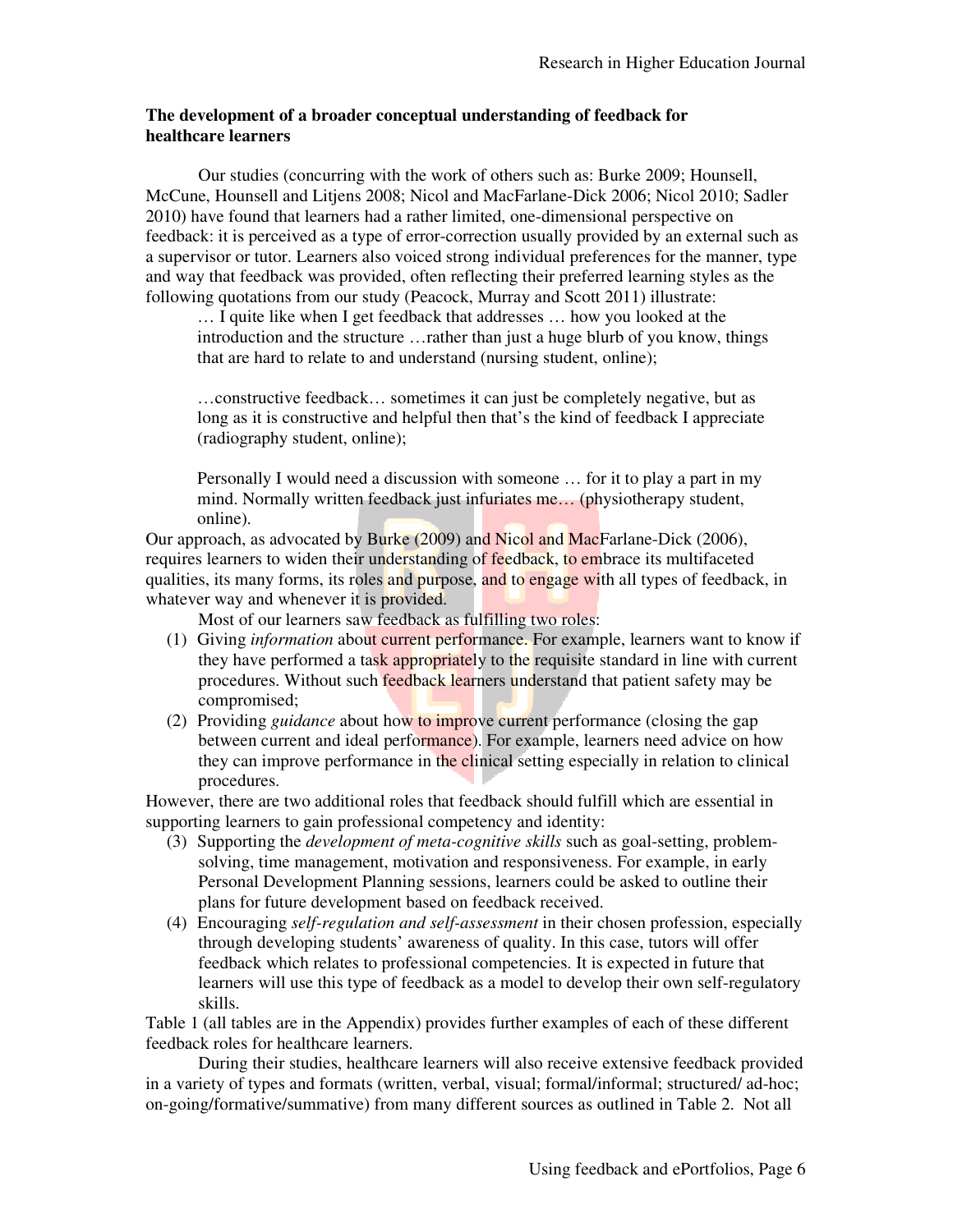of the feedback will meet learners' preferences for mode, format, volume and time. Yet, in their development of becoming independent lifelong learners, they will need to find a mechanism to engage with and benefit from feedback wherever, whenever and in whatever form it is provided.

If healthcare learners do not broaden their conceptual understanding of feedback they will:

- Miss opportunities for the timely receipt of, and challenging dialogues about, feedback with external providers;
- Receive feedback that fails to support the development of cognitive, psycho-motive and affective skills and knowledge;
- Have little, if any, internal reflective dialogue about feedback resulting in failure to appraise current performance and the identification of areas for progress. This will lead to learners not planning for opportunities to test their emerging professional competence and identity.

### **A re-examination of the role of the healthcare learner in the feedback process**

Students rarely take specific action in response to feedback; their actual levels of engagement are very limited (Brown and Glover 2006; Peacock, Murray, and Scott 2011) and somewhat mechanistic, for example, skimming or reading through comments:

I probably would have read it [the feedback] so it would be in the back of my mind, but I wouldn't refer to it really closely or exactly or anything. I would probably be aware of what I had to do, but not really, it wouldn't be, like, in the forefront of my mind or anything (Higgins, Hartley and Skelton 2002, 58).

Feedback is infrequently used as a springboard for planning of future learning opportunities (Orsmond et al. 2005). Table 3 provides a snapshot of the type of student engagement with feedback across a number of studies.

Our approach requires healthcare learners to re-examine their current strategies for engaging with feedback and to become more active in the process (Nicol 2010) by seeking out feedback opportunities and engaging deeply and repeatedly with it through internal and/or external dialogues. Table 4 provides specific examples of the different ways in which learners can engage actively with feedback including creating self-feedback, recording, collecting and collating feedback, reflecting upon feedback and then using it to plan future learning events.

# **The ePortfolio as a facilitative tool in supporting learner engagement with feedback**

Our study demonstrated that learners were, in the main, comfortable with using ePortfolios for responding to assessments and receiving feedback but had little understanding of how the tool could be used in a wider sense to support their learning from, and engagement with, feedback. Fortunately, ePortfolios have a range of facilitative tools that can support active learner engagement with feedback through the:

- *Creation of feedback*: for example, a private blog can be used for learners to create self-generated feedback about their performance with regard to regulatory processes in a clinical skills laboratory. In some cases learners may create audio feedback on skills development and upload this to the ePortfolio;
- *Recording of feedback:* ePortfolios provide tools for learners to record external or internal reflective feedback dialogues before they are forgotten, for example, a blog;
- *Collection of feedback*: the ePortfolio system provides a readily accessible tool in which all types of feedback (text, images, audio) can be collected;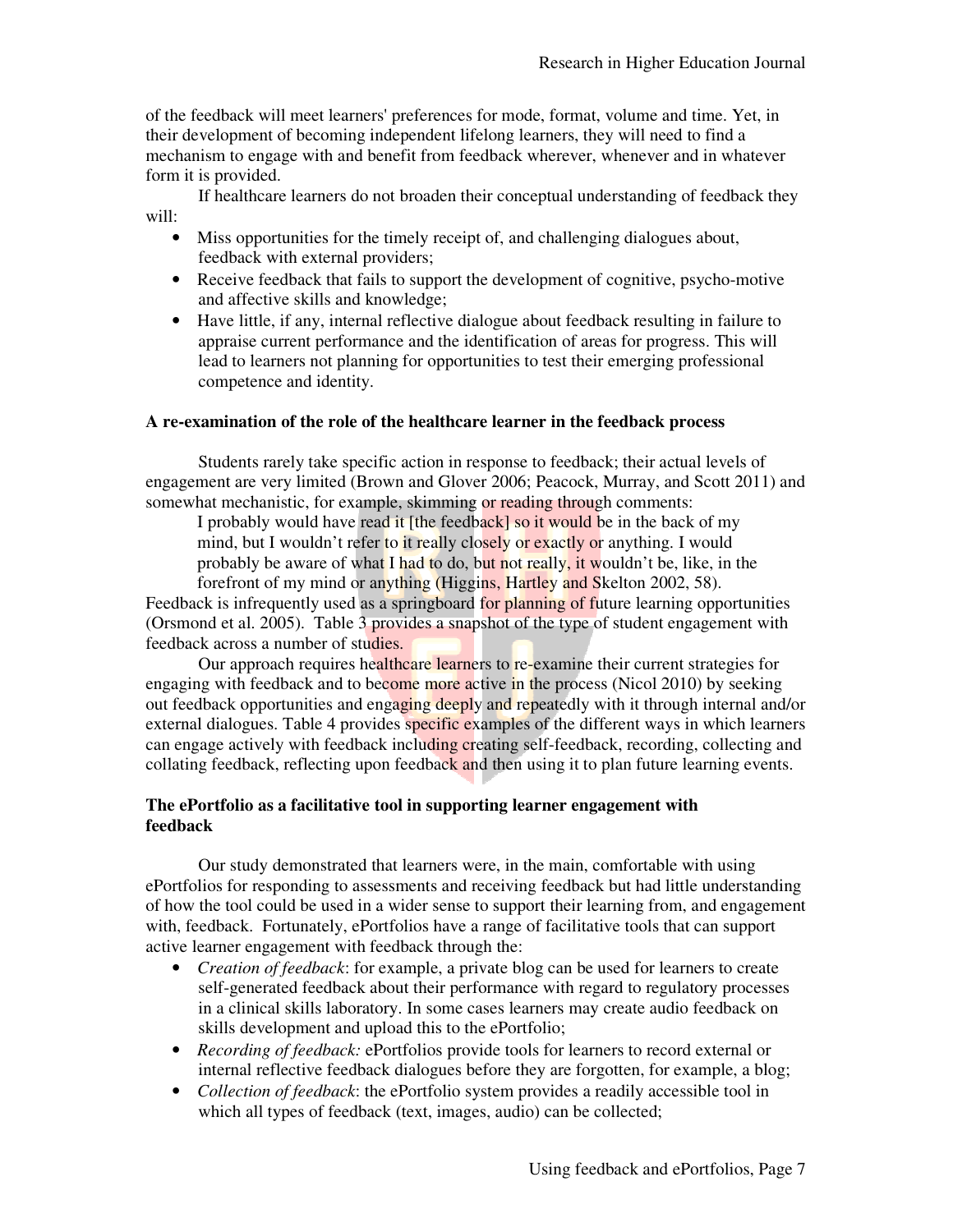- *Collation of feedback*: healthcare learners collect much feedback but to be readily found and used for reflection, the ePortfolio provides tools for meta-tagging. In this way learners can group feedback helping them to link ideas and identify themes;
- *Reflection on feedback*: the blog tool in the ePortfolio provides an ideal mechanism for both structured and unstructured reflection on the diverse feedback received by healthcare learners and a means to support their appraisal of performance to date;
- *Planning for future learning events*: learners can reflect on all types of feedback received and use as a springboard to plan future learning events in which they test their emerging knowledge and skills.

Such an approach to using ePortfolio is aligned with the original vision of the ePortfolio as a tool to encourage personal development planning (JISCinfoNet 2008). In two of our case studies (Peacock, Scott, Murray, and Kelly, 2011), a few students, with tutor encouragement, started to experiment with using the tool in this way. However, learners will need to understand that the ePortfolio can be used in a much wider manner, to deepen their engagement with feedback, rather than just as a feedback collection mechanism. Table 5 provides some examples of the different ways in which an ePortfolio can be used as a facilitative tool to support learner engagement with feedback with guidance from tutors and Figure 2 (all Figures are in the Appendix) provides a composite visual representation of our student-centric approach from the perspective of the learner.

# **IMPLEMENTING THE APPROACH – GUIDANCE FOR TUTORS**

This section provides guidance on implementing the approach for tutors. The success of our approach will be dependent on not only learners taking responsibility for feedback but also on but tutors by:

- *Broadening their conceptual understanding of feedback.* Although a more constructivist and student-centric attitude to learning and teaching is prevalent in higher education, tutors too often retain a behaviourist approach to feedback (Juwah et al. 2004; Weaver 2006). Consequently, feedback becomes a form of one-way communication focusing predominantly on error-correction and/or reinforcement of correct behaviour as well as justification of a grade. Our approach requires tutors to move beyond this and acknowledge that: "the overall purpose of the feedback process …is to help students develop the ability to monitor, evaluate and regulate their own learning" (Nicol 2010, 504);
- *Re-considering their role in the feedback process*. This will require tutors to appraise the type of feedback they present to students. Such an evaluation should address whether their feedback adheres to current guidelines about quality, timing and delivery and specifically addresses lack of student comprehension about feedback comments (Centre for Excellence in Learning and Teaching in Assessment for Learning 2010; Nicol 2011). Tutors may also call upon subject-specific guidelines since most educators' experience of feedback and assessment will be driven by the expectations, perceptions and needs of their academic discipline (Allin and Fishwick 2009; Bloxham and Boyd 2007).

Tutors will need to provide more guidance to learners about feedback. Learners typically receive little or no guidance about either the roles or the complexity of feedback or how to engage with it to support the development of professional competencies and identity (Weaver 2006; Burke 2009; Bevan et al. 2008). Unfortunately learners are too often unaware of the potential use of feedback (Orsmond et al. 2005) and will use inappropriate strategies developed pre-university in their responses to it (Burke 2009).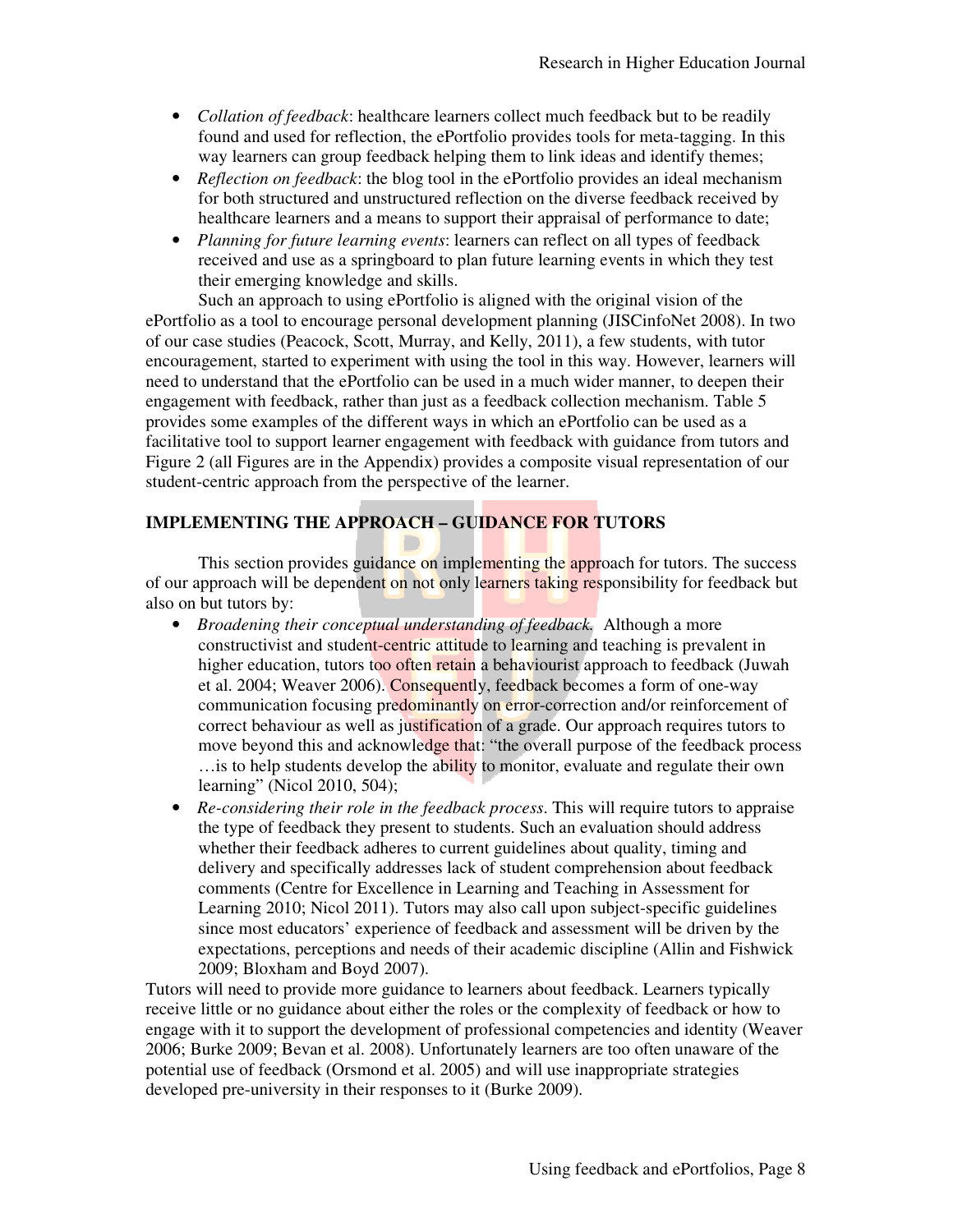The next section provides specific tutor guidance about implementing our approach and offers examples of how the ePortfolio can be introduced to learners. From the early stages of their studies healthcare learners should be more aware of the long-term benefits of engaging with ePortfolios and feedback, for example:

- Many professional bodies such as the Chartered Society of Physiotherapists and the Society of Radiographers now embrace ePortfolios. At the end of a period of study, graduates may be able to transfer their academic ePortfolios, including feedback, to those of their professional bodies for continuation and development;
- Previous engagement with feedback and ePortfolio equips learners for the demands of documenting Continuing Professional Development (CPD) to enable continuing registration by regulatory bodies such as the Health Professions Council (HPC);
- Sections of the ePortfolio can be made available to prospective employers as part of the recruitment process.

There are three specific stages during a healthcare module when tutors can support learners to engage with feedback through ePortfolios:

- (1) At the start of a period of study, typically a module or clinical placement;
- (2) During the period of study, perhaps through a mid-placement meeting or formative feedback on an ePortfolio after a placement block;
- (3) After the period of study.

Feedback at each of these stages would allow tutor and learner to engage in a 'guidance and feedback loop' advocated by Hounsell et al. (2008) who perceive feedback as a cyclical process and essential part of preparing learners for their professional career and continuing development.

# **1. Preliminary discussions about feedback and assessment at the beginning of a period of study**

Discussions at the start of a module can form the basis of an on-going assessment and feedback dialogue between students, peers and tutors (Hounsell et al. 2008; Nicol 2010;). Such conversations may address a wide range of issues about assessment and feedback, such as individual learner preferences for feedback and coping mechanisms for 'less than ideal' feedback or none at all. Ultimately this dialogue should ensure that students understand that assessments and associated feedback are *for* learning, rather than *of* learning (Gibbon and Dearnley 2010). Practical workshops would help familiarise learners with the ePortfolio as well as its purpose in learning from feedback. Table 6 offers specific guidance about how to support learners in:

- Developing a broader understanding of feedback;
- Becoming more proactive in the feedback process;
- Using the ePortfolio as a facilitative tool.

Prompts to stimulate discussion are provided, as well as materials and examples from practice.

# **2. On-going dialogue and guidance about feedback**

Learners require continual reminders about the role of feedback in learning. Students need to be encouraged to use the ePortfolio to:

- Collect, collate and review all types of feedback received during their period of studies;
- Share feedback and associated reflections with tutors and peers;
- Reflect on feedback in order to plan for future learning.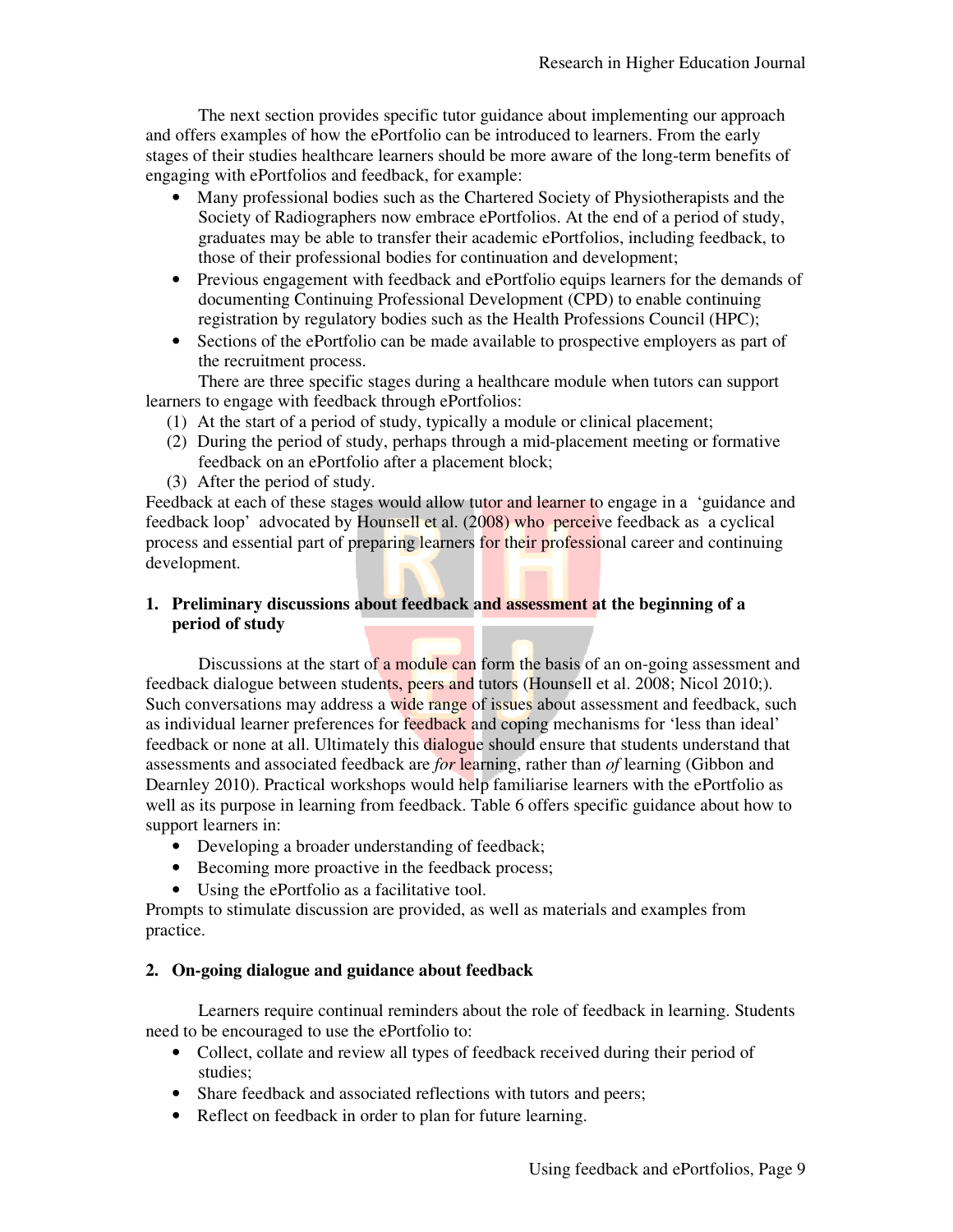Formative assessments provide an ideal tool for continuing the tutor-student assessment/feedback dialogue.

To encourage engagement with feedback, tutors can ask students to demonstrate that they have acted upon feedback provided in earlier modules as part of a summative assessment. Feedback which has already been collated in the ePortfolio could be printed and discussed in summative assessments or attached to assessments developed in the ePortfolio system.

### **3. After the module**

At the start of each module, students, in tutorials, could be asked to discuss feedback received on the previous semester's module/s, reflect on this with peers and plan for future action and learning (Nicol and Milligan 2006). Such plans could be shared with academic advisors or directors of study. Individual guidance could also be offered to students by module co-ordinators to ensure that written feedback on summative assessments is understood and used as a basis for reflection and planning.

### **SUITABILITY FOR OTHER SUBJECT AREAS**

Although our approach is focused on healthcare education, it has many synergies for other disciplines, especially those where adherence to standards is essential and there is a need to develop professional behaviours. Many other professional and vocational subjects, such as law and engineering, need students to engage with feedback if they are to reach professional competence, and failure to do so may well impact on the lives of others. Such students will also receive feedback from many different external providers, in many different forms and in a variety of learning environments. Therefore, guidance will be required on how to recognise and benefit from all these feedback interactions, and tutor encouragement to use the ePortfolio as a facilitation tool for engaging with feedback is required. *All subjects* require students to *learn* from feedback, and reflection on feedback provides an ideal mechanism for learners to appraise their current performance and to reflect on how knowledge and ideas introduced through their feedback can alter their understandings of their subject.

### **SUGGESTIONS FOR FUTURE RESEARCH**

In this paper we have proposed a learner-centric practical approach to feedback which envisages the ePortfolio as a facilitative tool to encourage a deeper and broader level of engagement with feedback in healthcare education. Further studies are needed to implement and evaluate this approach. Studies should include other subject areas and consider the potential of harnessing a wider range of media, such as social networking sites and audio feedback. More longitudinal studies would chart the development of a more complex learner understanding of feedback and its role in learning, and the potential for the ePortfolio to support this.

### **CONCLUSION**

Learners believe in feedback and have strong preferences about the way it should be delivered, as well as the amount, the timing and the quality. Critically, students' perceptions of the quality of their learning experience are linked to their experiences of feedback (Bevan et al. 2008; Lizzio and Wilson 2008; Rowe and Wood 2008). With changes to funding in higher education, there will be increased pressure to respond, and to be seen to respond, to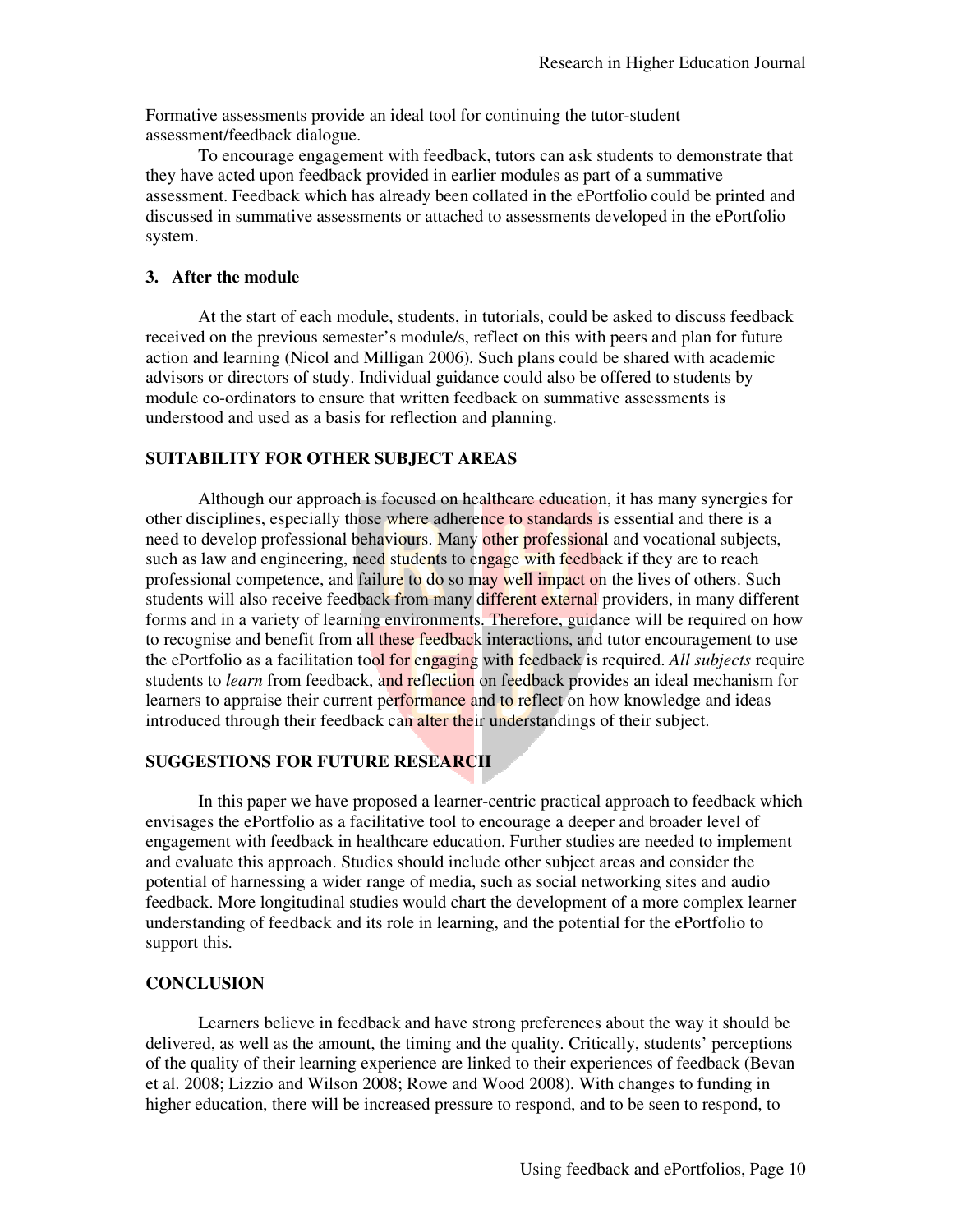the results of national student surveys. However, in a busy clinical environment, individual learner preferences cannot be accommodated. Learners need to be equipped to benefit from feedback in the wide variety of formats and forms it is provided to them – whenever, wherever and however. Ultimately, lack of healthcare learner engagement with feedback may have life-threatening consequences which are the responsibility of both tutor and learner. Our approach provides a practical way forward, supporting healthcare learners to understand and then respond to feedback using ePortfolios, but it also accepts that educators need to explore their own understandings of feedback and to re-consider their role in the feedback process which may require "a greater investment of time and effort" (Hounsell 2008, 7).

### **REFERENCES**

- Allin, Linda, and Lesley Fishwick. 2009. *Learning and teaching guides: Engaging sports students in assessment and formative feedback*. Higher Education Academy Network for Hospitality, Leisure, Sport and Tourism. http://www.heacademy.ac.uk/assets/hlst/documents/resources/ssg\_allin\_assessment\_f
- eedback.pdf (accessed July 1, 2011). Bailey, Richard. 2009. Undergraduate students' perceptions of the role and utility of written
- assessment feedback. *Journal of Learning Development in Higher Education* (no. 1, February), http://www.aldinhe.ac.uk/ojs/ (accessed November 28, 2010).
- Benner, P. E. 2001. *From novice to expert: Excellence and power in clinical nursing practice.* Upper Saddle River, N.J.: Prentice Hall.
- Bevan, Ruth, Joanne Badge, Alan Cann, Chris Wilmott, and Jon Scott. 2008. Seeing eye-toeye? Staff and student views on feedback. *Bioscience Education* 12, no. 1. http://www.bioscience.heacademy.ac.uk/journal/vol12/beej-12-1.pdf (accessed December 16, 2010).
- Bing-You, R. G., T. Bertsch, and J. A. Thompson. 1998. Coaching medical students in receiving effective feedback. *Teaching and Learning in Medicine* 10, no. 4: 228–31.
- Bloxham, S., and P. Boyd. 2007. *Developing effective assessment in higher education: A practical guide.* Maidenhead: Open University Press.
- Brown, E., and C. Glover. 2006. Evaluating written feedback on students' assignments. In Bryan and Clegg 2006, 81–91.
- Burke, D. 2009. Strategies for using feedback students bring to higher education. *Assessment and Evaluation in Higher Education* 34, no. 1: 41–50.
- Carless, D. 2006. Differing perceptions in the feedback process. *Studies in Higher Education* 31, no 2: 219–33.
- Centre for Excellence in Teaching & Learning in Assessment for Learning. 2010. http://www.northumbria.ac.uk/sd/central/ar/academy/cetl\_afl/ (accessed July 1, 2011).
- Chanock, Kate. 2000. Comments on essays: do students understand what tutors write? *Teaching in Higher Education* 5, no. 1: 95–105.
- Crisp, Beth R. 2007. Is it worth the effort? How feedback influences students' subsequent submission of assessable work. *Assessment and Evaluation in Higher Education* 32, no. 5: 571–81.
- Epstein R.M., and E. M. Hundert. 2002. Defining and assessing professional competence. *Journal of the American Medical Association* 287, no. 2: 226–35.
- Eraut, M. 2006. Feedback. *Learning in Health and Social Care* 5, no. 3: 111–18. General Medical Council. 2010. *The Medical Register.* http://www.gmc-uk.org/ doctors/medical\_register.asp (accessed December 16, 2010).
- Gibbon, C., and C. Dearnely. 2010. Increasing student engagement with feedback. In *Contemporary issues in assessment in health sciences and practice education*, eds. M.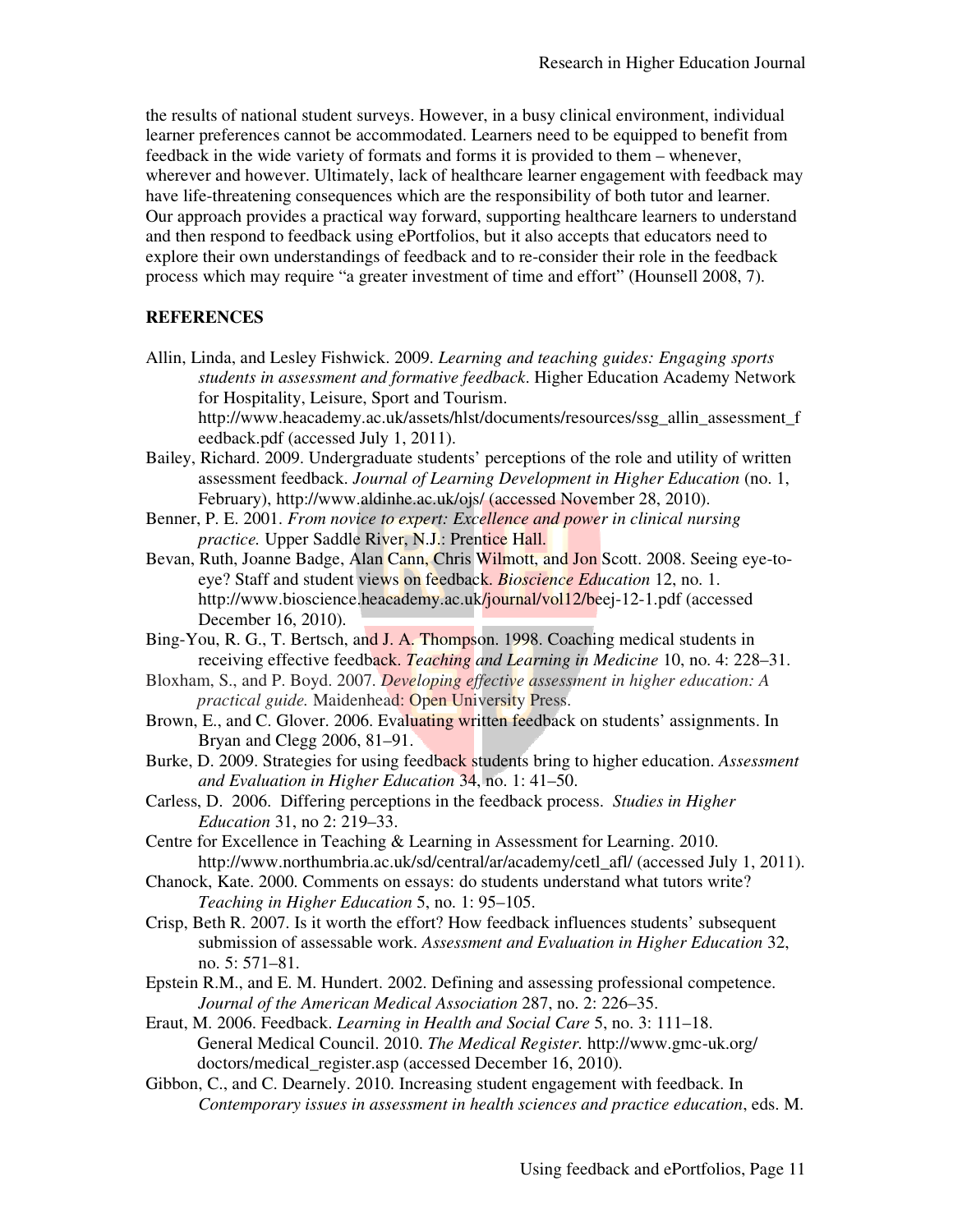Hammick. and C. Reid, 72-92, London: Higher Education Academy Health Sciences & Practice Network.

- Glover, Chris, and Evelyn Brown. 2006. Written feedback for students: Too much, too detailed or too incomprehensible to be effective? *Bioscience Education* 7, no. 3. http://www.bioscience.heacademy.ac.uk/journal/vol7/beej-7-3.pdf (accessed July 1, 2011).
- Health Professions Council. 2010. *Registered Health Professionals.* http://www.hpc-uk.org/ (accessed December 16, 2010).
- Higgins, R., P. Hartley, and A. Skelton. 2002. The Conscientious Consumer: Reconsidering the role of assessment feedback in students learning. *Studies in Higher Education* 27, no 1: 53–64.
- Higher Education Statistics Agency (HESA). 2010. *2009/10 students by subject*. http://www.hesa.ac.uk/index.php/content/view/1897/239/ (accessed July 1, 2011).
- Hounsell, D. 2008. The trouble with feedback: New challenges, emerging strategies. *Interchange,* no. 2: 1–9. http://www.tla.ed.ac.uk/interchange/spring2008.pdf (accessed January 22, 2009).
- Hounsell, D., V. McCune, J. Hounsell, and J. Litjens. 2008. The quality of guidance and feedback to students. *Higher Education Research & Development* 27, no 1: 55–67.
- JISCinfoNet. 2008. *E-portfolios. Learner perspectives*. http://www.jiscinfonet.ac.uk/infokits/e-portfolios/learner (accessed March 12, 2009).
- Johnston, Carol, Ciannon Cazaly, and Nilss Olekalns. 2008. The first year experience: perceptions of feedback. Paper presented at the Universitas 21 Conference on Teaching and Learning, Does Teaching and Learning Translate? Learning Across the U21 Network, 21–22 February 2008, University of Glasgow. http://www.universitas21.com/TandL/Papers/Fri1.pdf (accessed December 16, 2010).
- Juwah, Charles, Debra Macfarlane-Dick, Bob Matthew, David Nicol, David Ross, and Brenda Smith. 2004. Enhancing student learning through effective formative feedback. York: The Higher Education Academy (Generic Centre). http://www.heacademy.ac.uk/assets/York/documents/resources/resourcedatabase/id35 3\_senlef\_guide.pdf (accessed July 1, 2011).
- Lizzio, A., and K. Wilson. 2008. Feedback on assessment: Students' perceptions of quality and effectiveness. *Assessment and Evaluation in Higher Education* 33, no 3: 263–75.
- McCune, V., and D. Hounsell. 2005. The development of students' ways of thinking and practising in three final-year biology courses. *Higher Education* 49: 255–99.
- Moon, J. 1999. *Reflection in learning and professional development: Theory and practice*. London: Kogan Page.
- Morrison, Sarah. 2010. Medical emergency. *The Guardian*, October 19. http://www.guardian.co.uk/education/2010/oct/19/medical-students-training (accessed July 1, 2011).
- Nicol, D. 2010. From monologue to dialogue: Improving written feedback processes in mass higher education. *Assessment and Evaluation in Higher Education* 35, no 5: 501–18.
- Nicol, D. 2011. Good design for written feedback to students. In *McKeachie's teaching tips: strategies, research and theory for college and university teachers*, eds. M. Svinicki, and W. McKeachie, 108-124, Belmont, CA: Wadsworth Cengage Learning.
- Nicol, D., and D. Macfarlane-Dick. 2006. Formative assessment and self-regulated learning: A model and seven principles of good feedback practice. *Studies in Higher Education*  31, no. 2: 199–218.
- Nicol, D., and C. Milligan. 2006. Re-thinking technology supported assessment practices in relation to the seven principles of good feedback practice. In Bryan and Clegg 2006, 64-78.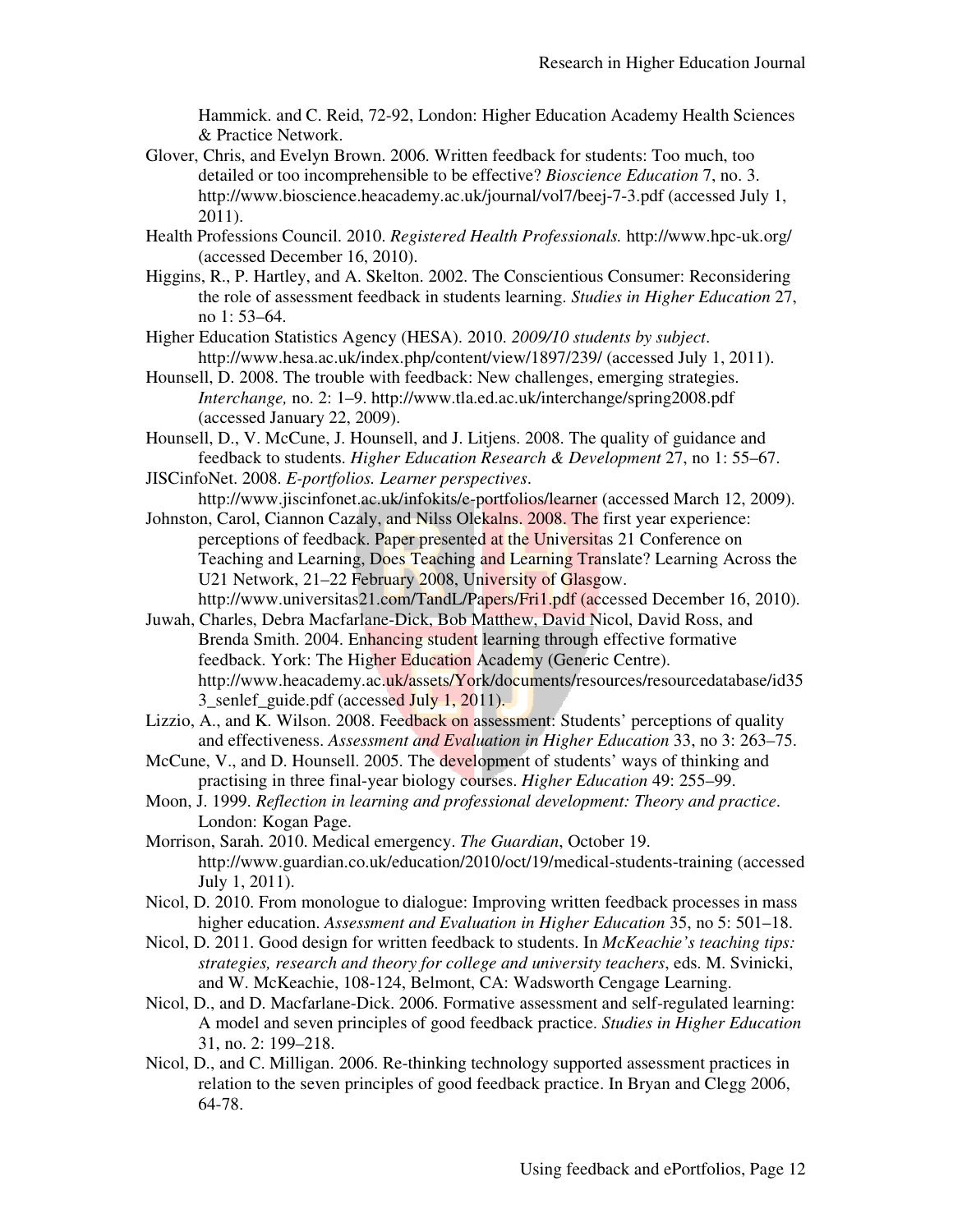- Nursing and Midwifery Council. 2010. *Search the register.* http://www.nmc-uk.org/Searchthe-register/ (accessed December 16, 2010).
- Orsmond, P., S. Merry, and K. Reiling. 2005. Biology students' utilization of tutors' formative feedback: A qualitative interview study. *Assessment and Evaluation in Higher Education* 30, no 4: 369–86.
- Peacock, S., and L. Gordon. 2007. *Final report for ISLE Project, section 5.1: Identification of staff training needs and development of staff programme*. Edinburgh: Queen Margaret University.
- Peacock, S., K. Morss, A. Scott, J. Hislop, L. Irvine, S. Murray, and S. T. Girdler. 2009. Using ePortfolios in higher education to encourage learner reflection and support personalised learning. In *Technology-supported environments for personalized learning: Methods and case studies,* ed. J. O'Donoghue, 185–211. New York: Information Science Reference.
- Peacock, S., S. Murray, J. Kelly, and A. Scott. (2011). Exploring healthcare learners' experiences of feedback and eportfolios. *International Journal of ePortfolio, 1*, no 1: 33-48.
- Poulos, A., and M. J. Mahony. 2008. Effectiveness of feedback: The students' perspective. *Assessment and Evaluation in Higher Education* 33, no 2: 143–54.
- Price, R., N. Hopwood, and V. Pearce. 2000. Auditing the clinical placement experience. *Radiography* 6: 151–59.
- Rowe, A. D., and L. N. Wood. 2008. Student perceptions and preferences for feedback. *Asian Social Science* 4, no 3: 78–88.
- Sadler, D. R. 2010. Beyond feedback: Developing student capability in complex appraisal. *Assessment and Evaluation in Higher Education* 35, no 5: 535–50.
- Scott, J., J. Badge, and A. Cann. 2009. Perceptions of feedback one year on: A comparative study of the views of first and second year biological sciences students. *Bioscience Education* 13–2. http://www.bioscience.heacademy.ac.uk/journal/vol13/beej-13-2.pdf (accessed July1, 2011).

Scott, A. 2010. Management of clinical education. Edinburgh: Queen Margaret University.

Sutherland and Powell. 2007. CETIS SIG mailing list discussions. https://www.jiscmail.ac.uk/cgi-bin/webadmin?A1=ind0707&L=CETIS-PORTFOLIO#3 (accessed July 2, 2011).

Weaver, M. R. 2006. Do students value feedback? Student perceptions of tutors' written responses. *Assessment and Evaluation in Higher Education* 31, no 3: 379–94.

Wojtas, O. 1998. Feedback? No, just give us the answers. *Times Higher Education Supplement,* September 25. http://www.timeshighereducation.co.uk/story.asp?storyCode=109162&sectioncode=2 6 (accessed July 1, 2011).

- Wood, B. P. 2000. Feedback: A key feature of medical training. *Radiology* 215: 17–19.
- Young, P. 2000. I might as well give-up: Self-esteem and mature students' feelings about feedback on assignments. *Journal of Further and Higher Education* 24, no 3: 409–18.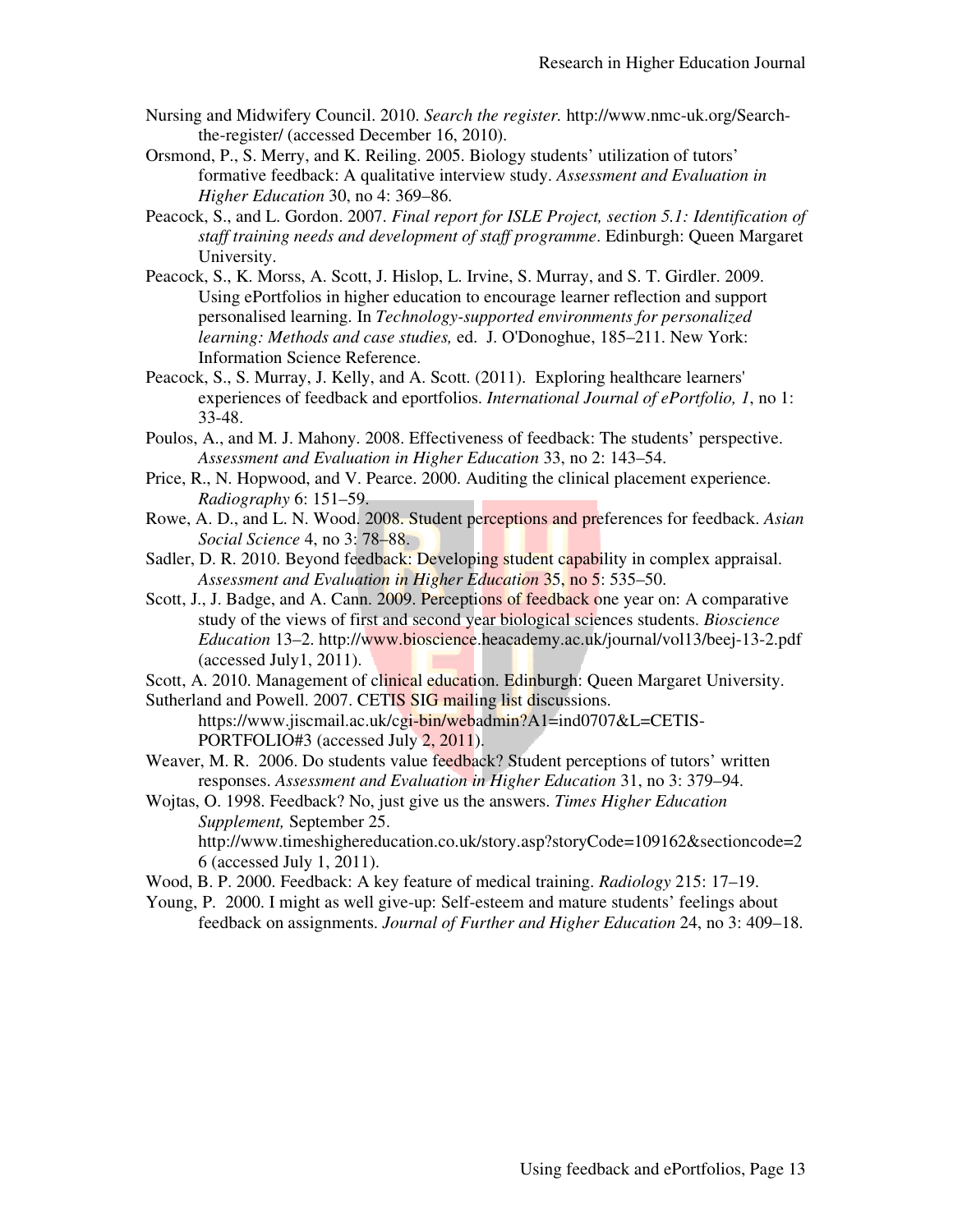# **APPENDIX**

| The different roles of feedback<br>in student learning<br>1. Feedback which<br>provides information<br>about current<br>performance.                                                                                                        | Examples of different roles of feedback for<br>healthcare learners<br>Healthcare learners need timely information about<br>whether they have performed a task appropriately<br>and are competent to undertake their professional<br>roles. For example, in the clinical environment,<br>immediate feedback from a supervisor is required<br>to inform the student, provide reassurance on the<br>quality of the performance and prevent the<br>perpetuation of errors which may be detrimental to<br>patient care.                                                                                                                                                             |
|---------------------------------------------------------------------------------------------------------------------------------------------------------------------------------------------------------------------------------------------|--------------------------------------------------------------------------------------------------------------------------------------------------------------------------------------------------------------------------------------------------------------------------------------------------------------------------------------------------------------------------------------------------------------------------------------------------------------------------------------------------------------------------------------------------------------------------------------------------------------------------------------------------------------------------------|
| 2. Feedback which offers<br><i>guidance</i> about how to<br>improve current<br>performance (closing<br>the gap between current<br>and ideal performance).<br>3. Feedback which<br>supports the<br>development of meta-<br>cognitive skills. | Healthcare learners need constructive evaluation of<br>performance to enable change and improvement.<br>Through tutor feedback on reflective accounts of<br>practice experiences, the perceptions and attitudes<br>of learners are challenged encouraging learner<br>internal and external dialogue.<br>This involves using feedback for goal-setting,<br>problem-solving, time-management, planning,<br>monitoring and evaluating learning and feedback<br>leading to autonomy and independence of thought<br>and action. In healthcare, tutor feedback on<br>summative assessments provides an ideal<br>opportunity for signposting areas for improvement<br>of such skills. |
| 4. Feedback which<br>encourages self-<br>regulation and self-<br>assessment.                                                                                                                                                                | Healthcare learners are encouraged throughout<br>their programme of studies to reflect on their on-<br>going development and link this to feedback<br>received. Feedback provided by tutors offers<br>examples of the professional competencies<br>expected of learners and critical evaluation of<br>practice. Ultimately to develop a professional<br>identity learners will need to develop self-<br>regulatory skills ensuring that they continue to<br>improve their own professional competencies and<br>assist others in the process.                                                                                                                                   |

Table 1: An exploration of the different roles of feedback for healthcare learners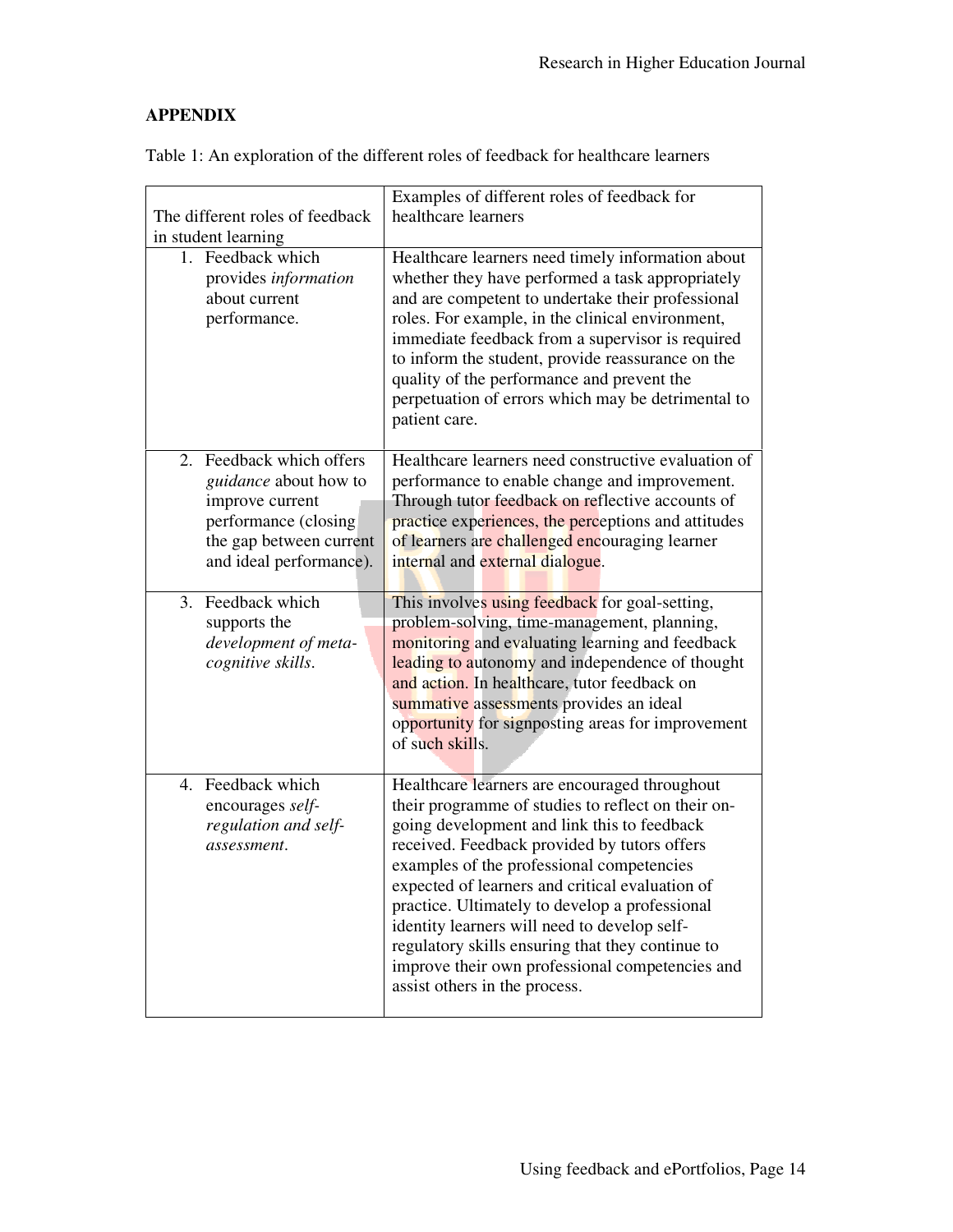Table 2: Examples of different types, forms and sources of feedback available to healthcare learners over a programme of studies

| Different types of<br>feedback in student<br>learning                                   | Examples of different types and sources of feedback for<br>healthcare learners                                                                                                                                                                                                   |
|-----------------------------------------------------------------------------------------|----------------------------------------------------------------------------------------------------------------------------------------------------------------------------------------------------------------------------------------------------------------------------------|
| Feedback on written<br>coursework; for example,<br>reflective writing in<br>ePortfolio. | This may be provided by a tutor either on a one to one basis<br>or in groups. It will generally be structured and formal.                                                                                                                                                        |
| Feedback in clinical<br>workshops.                                                      | This may be verbal, sometimes visual, provided from<br>tutors, clinical demonstrators and peers. Feedback and<br>correction may be through demonstration $-e.g.$ 'that was<br>quite effective, can I show you '                                                                  |
| Feedback in clinical<br>settings.                                                       | Clinical supervisors and other clinical staff will be<br>providing almost continuous unstructured verbal feedback<br>whilst learners are in the clinical setting.                                                                                                                |
| Feedback in annual<br>appraisal interviews.                                             | In this situation, the tutor will discuss performance and<br>progress; this feedback will be formal, structured, written<br>and/or verbal. Learners will be expected to reflect upon<br>this feedback and use it as a springboard for planning future<br>learning opportunities. |

 $=$   $\vert$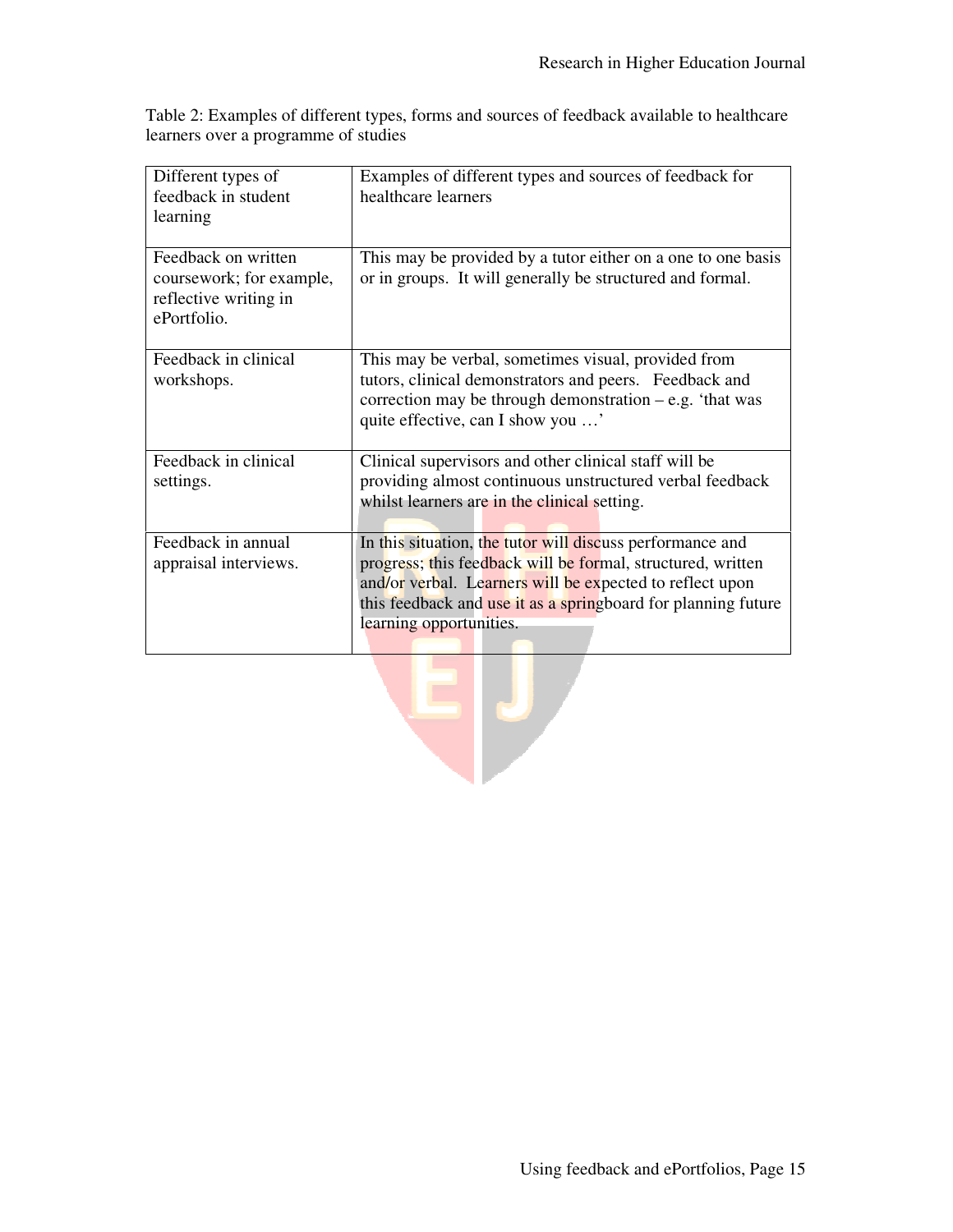| Study                       | Impact of student engagement with feedback                                                  |
|-----------------------------|---------------------------------------------------------------------------------------------|
| Scott et al. (2009)         | Nearly 50% of individuals in a study of first-<br>year students admitted that, despite good |
|                             | intentions, feedback was not often re-read                                                  |
|                             | before commencing the next assignment.                                                      |
|                             |                                                                                             |
| Glover and Brown (2006) and | Students "bore in mind" feedback comments                                                   |
| Higgins et al. (2002)       | in a rather random fashion.                                                                 |
| Orsmond et al. (2005)       | Biology students use "the essence" of the                                                   |
|                             | feedback.                                                                                   |
| Johnston et al. (2008)      | Less than 50% of students used feedback to                                                  |
|                             | revise material and less than 25% thought it                                                |
|                             | helped with future work!                                                                    |
|                             |                                                                                             |
|                             |                                                                                             |

Table 3: Examples of the impact of student engagement with feedback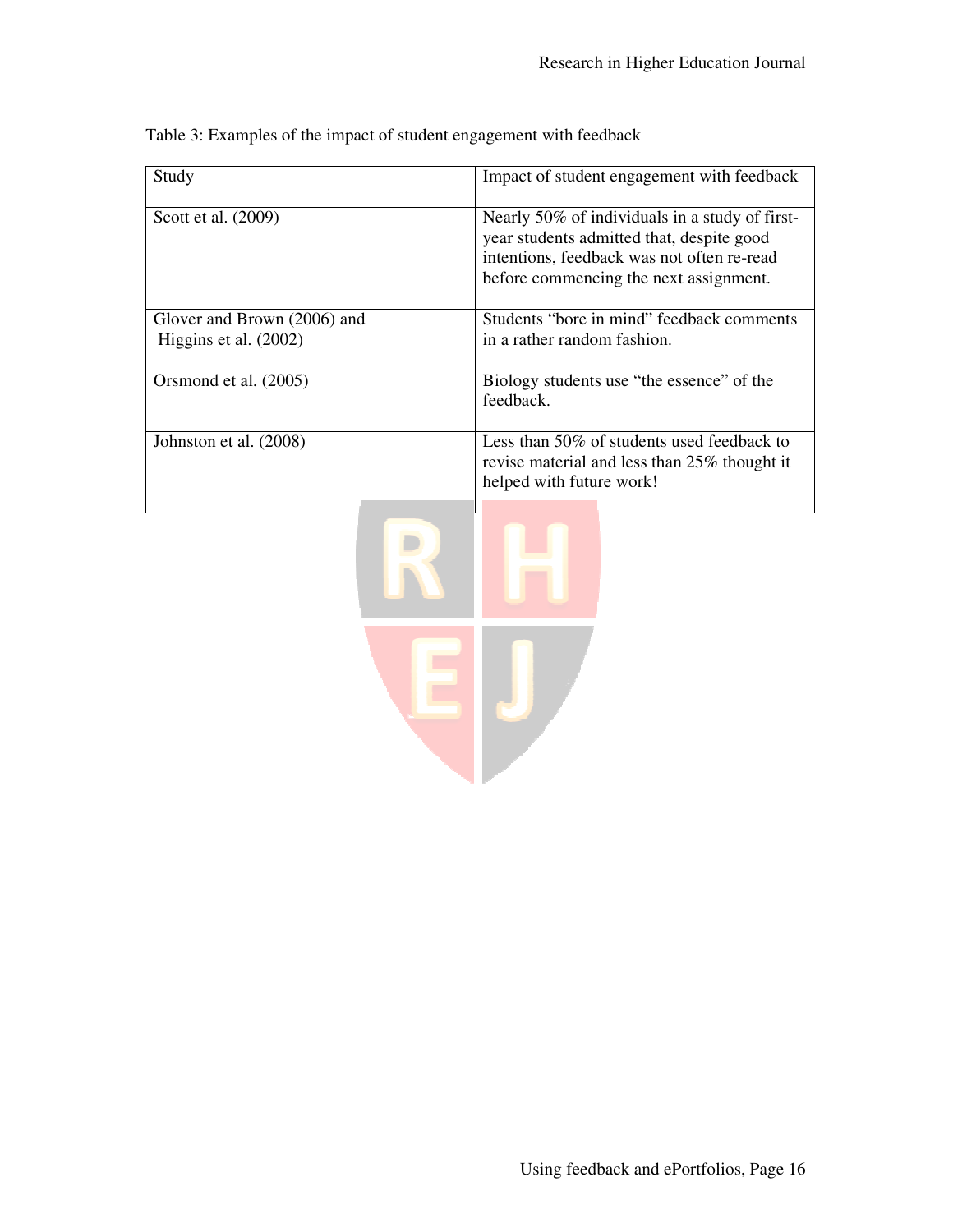| Learner role                                     | Healthcare learner engagement with feedback                                                                                                                                                                                                                                                                                                                                                                                               |  |
|--------------------------------------------------|-------------------------------------------------------------------------------------------------------------------------------------------------------------------------------------------------------------------------------------------------------------------------------------------------------------------------------------------------------------------------------------------------------------------------------------------|--|
| Creating self-<br>feedback                       | Healthcare learners have the opportunity to practise clinical skills<br>development in the clinical skills laboratory in the university or on<br>clinical placements in line with current standards. After such learning<br>experiences, students can create their own feedback about their<br>experiences and learning and consider: "How well did I perform that<br>intervention? Was is in accordance with national/local guidelines?" |  |
| Recording verbal<br>feedback (audio<br>or text)  | During placement learners will receive a vast amount of verbal, ad-hoc<br>unstructured feedback from clinical tutors and supervisors, which can be<br>recorded and saved in either text or audio format.                                                                                                                                                                                                                                  |  |
| Collecting<br>feedback                           | Healthcare learners receive a range of verbal, visual and written<br>feedback in all of their learning settings through continuous or staged<br>clinical assessments for example.                                                                                                                                                                                                                                                         |  |
| Collating<br>feedback                            | Too often feedback is lost in the filing cabinet. Learners need to take an<br>active role in bringing together different sources of feedback in addition<br>to linking and organising them. This will provide a longitudinal<br>perspective of progress.                                                                                                                                                                                  |  |
| Reflecting upon<br>feedback                      | Learners need to consider, objectify, and review feedback, considering<br>how it fits in with their current learning and what it tells them about the<br>development of professional competence and identity. Reflection<br>provides an ideal mechanism for this.                                                                                                                                                                         |  |
| Planning learning<br>events based on<br>feedback | Frequently, this element of the reflective cycle is forgotten – after<br>having reflected on feedback, what next? What further training is<br>required? What does the learner need to explore to develop their<br>psycho-social skills and professional competence? It is intended that the<br>planning process will support learner self-regulation.                                                                                     |  |
|                                                  |                                                                                                                                                                                                                                                                                                                                                                                                                                           |  |

Table 4: Ways in which learners can engage with feedback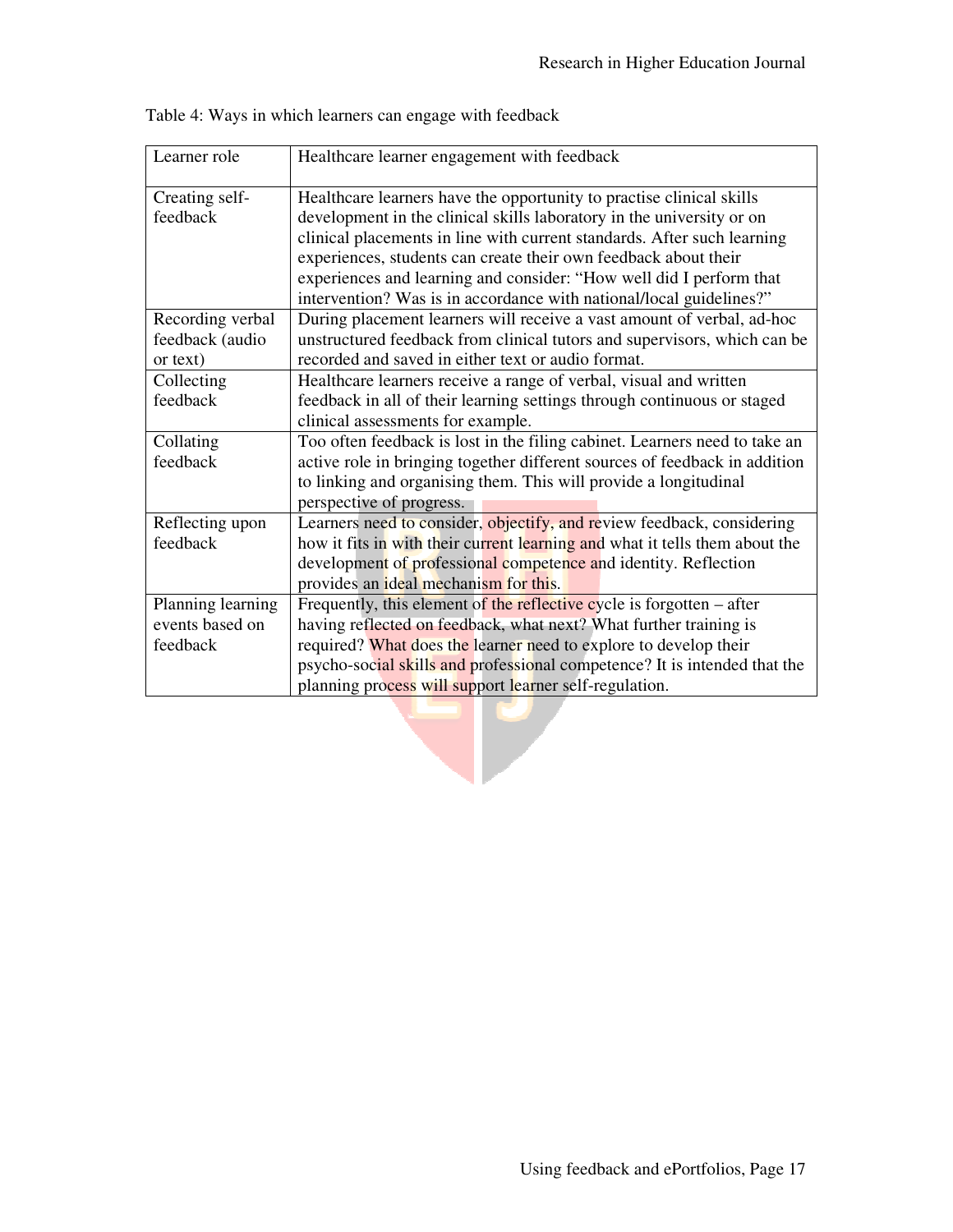Table 5: Examples of how the ePortfolio can be used by learners as a facilitative tool when engaging with feedback

| Learner    | Role of the ePortfolio                                                                                                                                   |
|------------|----------------------------------------------------------------------------------------------------------------------------------------------------------|
| engagement |                                                                                                                                                          |
|            |                                                                                                                                                          |
| Creation   | Many of the tools within the ePortfolio provide opportunities for learners to                                                                            |
|            | create feedback. Private blogs are an excellent tool for learners to create self-                                                                        |
|            | feedback. Blogs allow learners to describe a learning activity, then, develop                                                                            |
|            | their own feedback about progress to date, their level of achievement and<br>areas for development. The blog is a support vehicle which helps learners   |
|            | develop the ability to self-assess and critique and create self-feedback:                                                                                |
|            | positive and constructive – a skill which is too often overlooked in academia                                                                            |
|            | but essential for lifelong learning.                                                                                                                     |
| Recording  | External providers will offer healthcare learners verbal feedback as and                                                                                 |
|            | when required but it is too easy for such feedback to be forgotten in a busy                                                                             |
|            | clinical environment. ePortfolios especially when accessed through an                                                                                    |
|            | iPhone app., allow quick access to a blog where external feedback dialogues                                                                              |
|            | can be recorded quickly by the learner. Alternatively mobile phones provide                                                                              |
|            | learners with audio recording tools where feedback can be quickly recorded                                                                               |
|            | by the learner and then uploaded to the blog at a later, more convenient,                                                                                |
|            | time. For example, after a day on a busy ward, learners may be provided<br>with verbal ad-hoc feedback about progress. Students can record this on a     |
|            | mobile phone and then upload to the ePortfolio.                                                                                                          |
| Collection | Healthcare learners amass an extensive range of feedback throughout their                                                                                |
|            | studies through external or internal dialogue. This feedback is frequently                                                                               |
|            | filed and then lost. The ePortfolio system provides a readily accessible tool                                                                            |
|            | in which all types of feedback (text, audio, images) can be collected. For                                                                               |
|            | example radiography students may have copies of radiographic imagery and                                                                                 |
|            | with appropriate permissions may wish to upload to their secure ePortfolio                                                                               |
|            | for reflection.                                                                                                                                          |
| Collation  | Not only can learners upload and store feedback in the ePortfolio but also it<br>can be organised, meta-tagged and easily categorised in the system This |
|            | facilitates quick and easy access to feedback which helps learners to make                                                                               |
|            | links between feedback received from different learning environments and                                                                                 |
|            | experiences. For example, learners can upload feedback received on                                                                                       |
|            | placements, tag them and then check if these relate to other assets within                                                                               |
|            | their ePortfolio. This should help in linking theory to practice.                                                                                        |
| Reflection | The ePortfolio allows learners to generate internal reflective dialogues about                                                                           |
|            | feedback received, whenever, and wherever in their studies, helping them to                                                                              |
|            | make links between theory and practice. For example, the blog can provide                                                                                |
|            | structured guidance to support learners to reflect upon feedback, objectifying                                                                           |
| Planning   | the feedback and considering with regard to protocols and standards.<br>Once learners have reflected on feedback they need to plan for future            |
|            | learning opportunities to test emerging skills and knowledge. The action plan                                                                            |
|            | tool in the ePortfolio asks student to describe future learning opportunities,                                                                           |
|            | the rationale for these, resources required, and prompts reflection. Healthcare                                                                          |
|            | learners can use this to help organise experiences.                                                                                                      |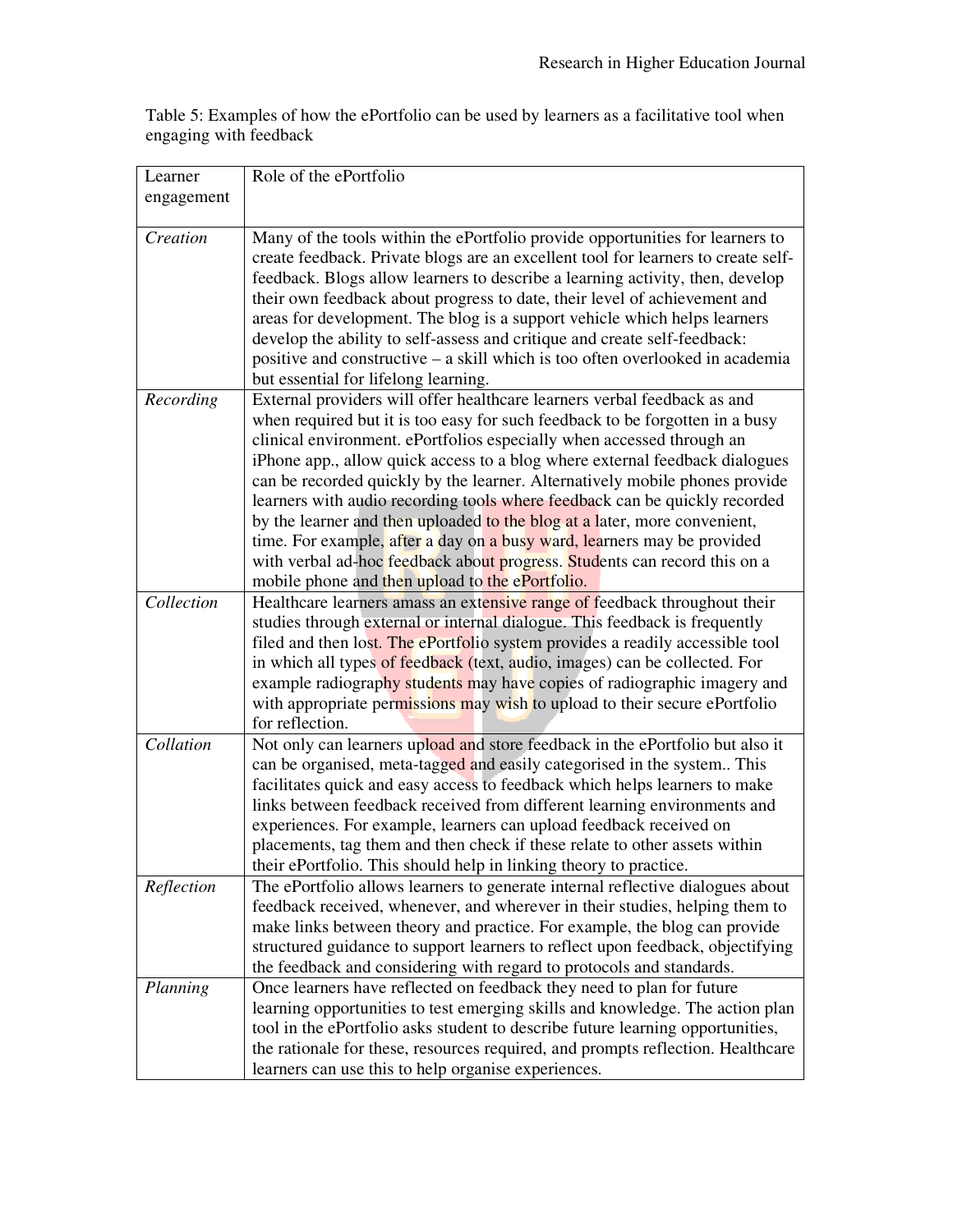| Purpose                 | Focus of            | Materials               | Example from          |
|-------------------------|---------------------|-------------------------|-----------------------|
|                         | discussions         |                         | practice              |
| To support learners in  | What is feedback?   | Tutors use Table 1 as a | In radiography,       |
| healthcare education to | What is the         | basis to demonstrate    | learners are          |
| develop a broader       | purpose of          | different roles of      | prepared for their    |
| understanding of        | feedback?           | feedback provided       | first clinical        |
| feedback and its        | What are the        | during a module.        | placement through     |
| complexity.             | different types of  | Tutors use Table 2 as a | an exploration of     |
|                         | feedback?           | basis to demonstrate    | the assessment        |
|                         | Who are the         | different types of      | documentation, the    |
|                         | different providers | feedback which          | requirement for       |
|                         | of feedback?        | learners may encounter  | feedback (from the    |
|                         | How does            | during a module.        | learner and the       |
|                         | feedback convey     | Learners discuss        | practice educator),   |
|                         | ideas of quality    | feedback provided for   | the demands of the    |
|                         | work?               | marked exemplars and    | service and the       |
|                         |                     | discuss:                | needs of the patient. |
|                         |                     | Types of feedback;      |                       |
|                         |                     | The language of         |                       |
|                         |                     | feedback;               |                       |
|                         |                     | Learner                 |                       |
|                         |                     | preferences for         |                       |
|                         |                     | feedback.               |                       |
|                         |                     |                         |                       |
| To support learners to  | What are learners   | Tutors use Table 4 as   | Students who          |
| develop awareness of    | expected to do      | the basis for           | receive a great deal  |
| themselves as active    | with feedback       | discussions about       | of feedback from      |
| agents in the feedback  | provided            | learner role in the     | individuals in the    |
| process.                | externally?         | feedback process.       | clinical              |
|                         | How can learners    |                         | environment need      |
|                         | generate feedback?  |                         | to organise and       |
|                         |                     |                         | integrate it with     |
|                         |                     |                         | other material in the |
|                         |                     |                         | ePortfolio as part of |
|                         |                     |                         | a holistic learning   |
|                         |                     |                         | and feedback          |
|                         |                     |                         | process.              |

Table 6: Tutor guidance for preliminary discussions about feedback, assessment and ePortfolio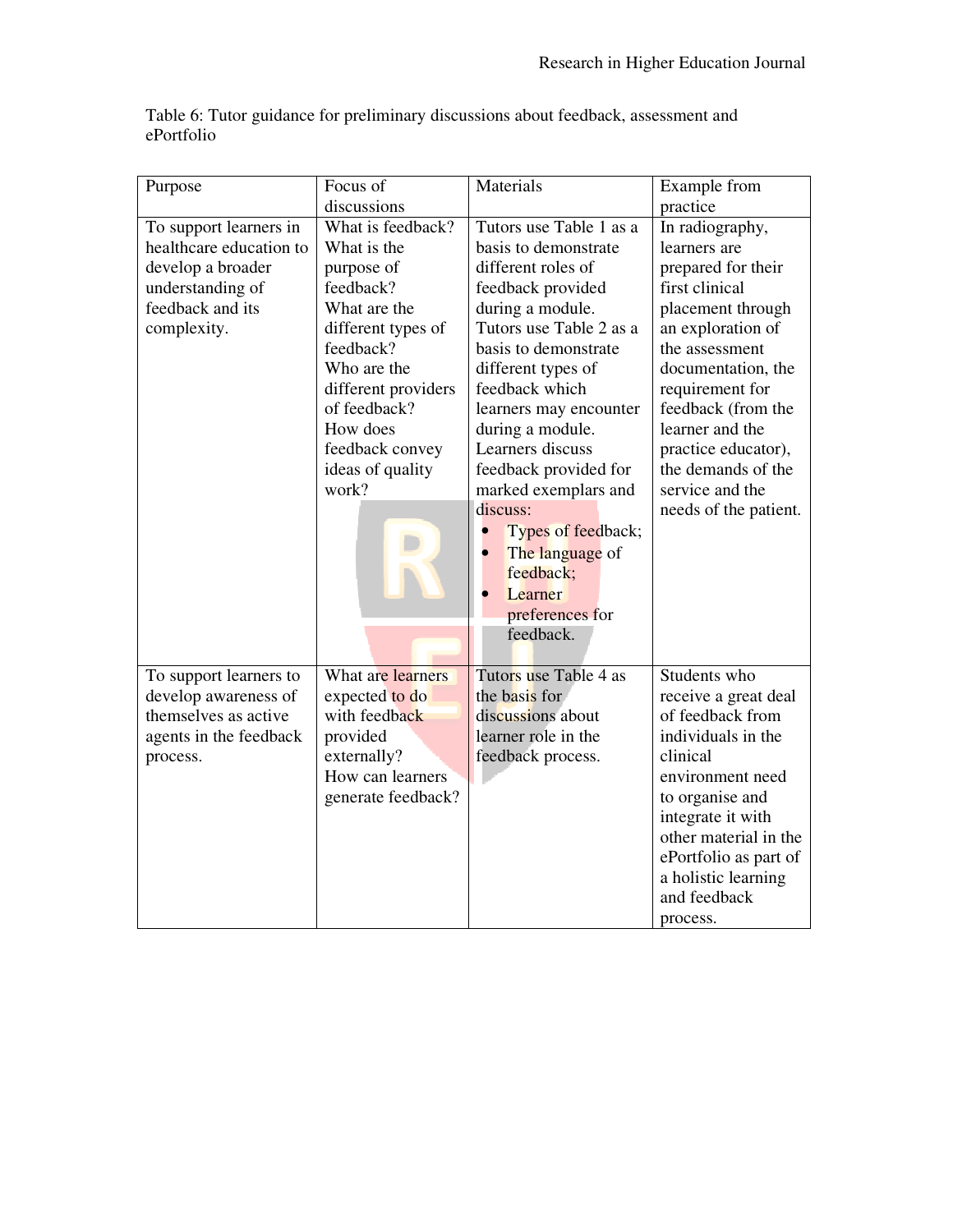| To support learners to  | How can an          | Tutor demonstrates             | Students at level 1   |
|-------------------------|---------------------|--------------------------------|-----------------------|
| develop a vision of the | ePortfolio be used  | using the ePortfolio:          | can practice using    |
| ePortfolio as tool for  | to support learning | To store the wide<br>$\bullet$ | the technology to     |
| learning from           | from feedback?      | range of feedback              | record feedback       |
| feedback                |                     | that students                  | and professional      |
|                         |                     | collect within the             | development by        |
|                         |                     | university and                 | submitting a          |
|                         |                     | placement settings;            | reflective ePortfolio |
|                         |                     | As a reflective tool           | at the end of a       |
|                         |                     | for the                        | short, formative      |
|                         |                     | development of an              | clinical placement.   |
|                         |                     | inner dialogue                 | This process          |
|                         |                     | about feedback.                | enables the student   |
|                         |                     | Students can use               | to become familiar    |
|                         |                     | tools such as the              | with the process of   |
|                         |                     | blog for recording             | reflective writing    |
|                         |                     | of events, feedback            | and to engage in a    |
|                         |                     | received and then              | feedback              |
|                         |                     | to develop an                  | conversation with     |
|                         |                     | internal discussion            | the tutor $-$ as      |
|                         |                     | about the event for            | opposed to just       |
|                         |                     | current and future             | receiving             |
|                         |                     | learning.                      | information.          |
|                         |                     |                                |                       |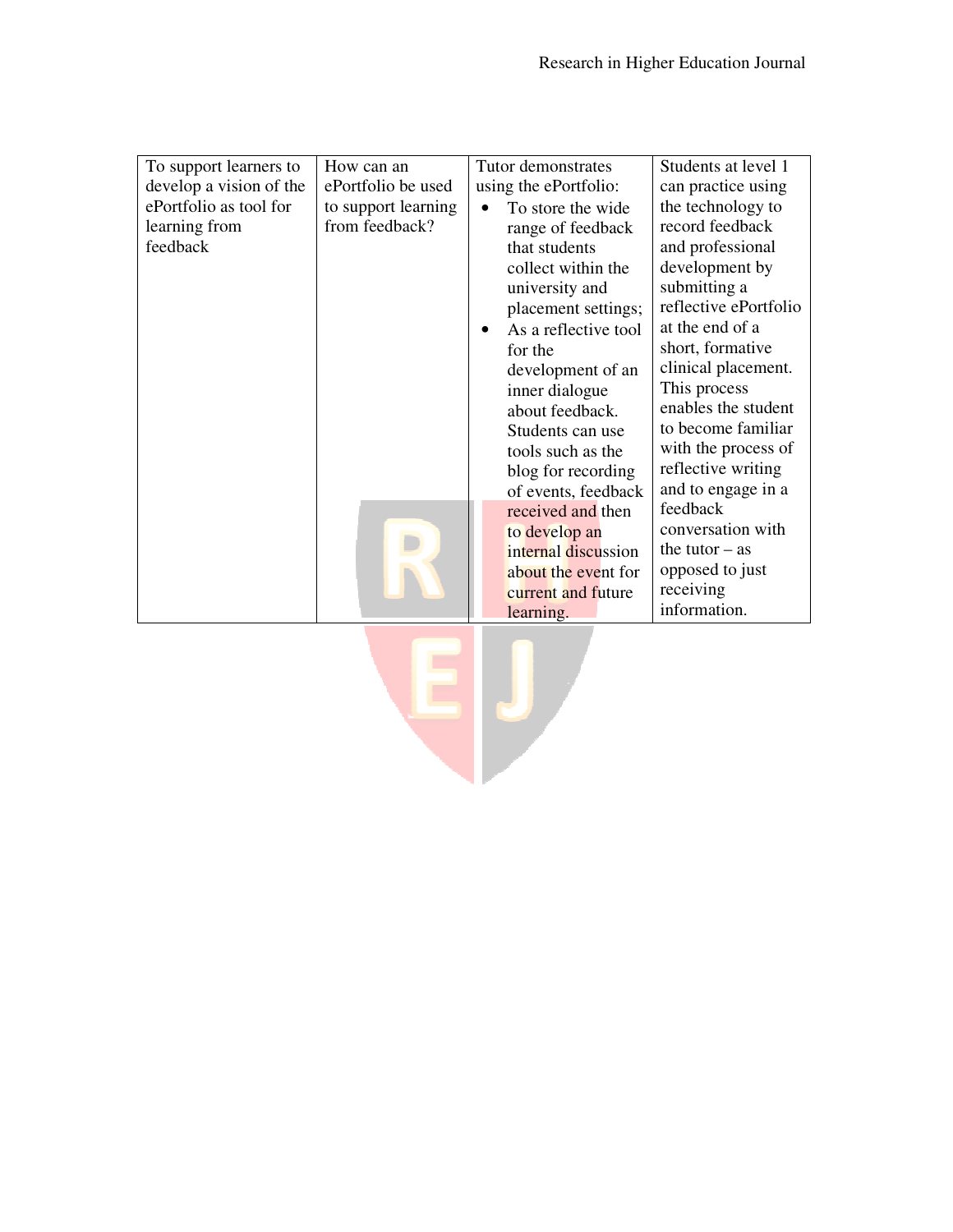Figure 1: Diagrammatic representation of the conceptual approach to feedback using ePortfolio

|                                                        | Learners and tutors need to:                                                                                                                                                                                                                                                  |                                                        |
|--------------------------------------------------------|-------------------------------------------------------------------------------------------------------------------------------------------------------------------------------------------------------------------------------------------------------------------------------|--------------------------------------------------------|
| E                                                      | Broaden their conceptual understanding of                                                                                                                                                                                                                                     | 1                                                      |
| X                                                      | feedback;                                                                                                                                                                                                                                                                     | N                                                      |
| т                                                      | Re-examine their role in the feedback process;                                                                                                                                                                                                                                | т                                                      |
| E                                                      | Widen their understanding of the potential of the                                                                                                                                                                                                                             | E                                                      |
| R                                                      | ePortfolio as a facilitative tool to support deeper                                                                                                                                                                                                                           | R                                                      |
| N                                                      | and broader engagement with feedback.                                                                                                                                                                                                                                         | N                                                      |
| A                                                      | In order to support healthcare learners develop, over                                                                                                                                                                                                                         | A                                                      |
| L                                                      | time:                                                                                                                                                                                                                                                                         | L                                                      |
| D<br>I<br>A<br>L<br>$\Omega$<br>G<br>$\mathbf{U}$<br>E | a) A more informed sense of their skills, knowledge<br>and achievements.<br>b) The skills and knowledge to become self-critical<br>and self-appraising lifelong learners.<br><b>LEADING TO</b><br>The development and maintenance of professional<br>competence and identity. | D<br>L<br>A<br>L<br>$\Omega$<br>G<br>$\mathbf{U}$<br>E |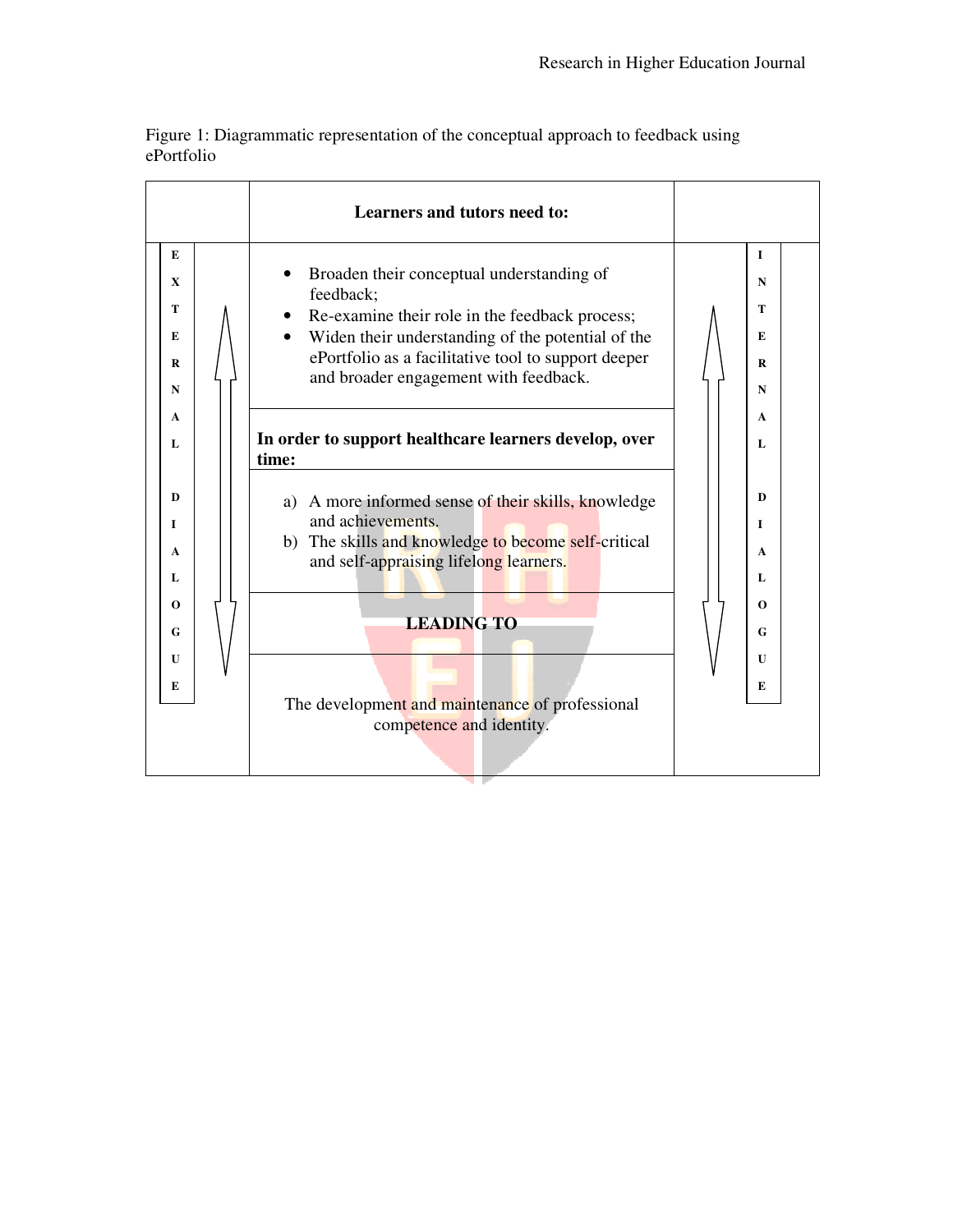

Figure 2: Diagrammatic representation of the emergent approach to feedback using ePortfolios

# **AUTHOR BIOGRAPHIES**

**Dr Sue Murray** received her PhD in Information Management from Queen Margaret University (OMU), Edinburgh, in 2007. For the past four years she has been working with the technology enhanced learning team based in the Centre for Academic Practice (CAP) at QMU, supporting the implementation of a range of learning technologies, including ePortfolios and online synchronous learning environments (Wimba and Adobe Connect). Recent research interests have focused on student and tutor experiences of learning technologies. With her co-researchers, Sue has presented at international conferences and published in peer-reviewed journals in relation to learner experiences of ePortfolios

**Alison Scott** is a Lecturer in Radiography at Queen Margaret University with primary responsibilities for academic modules in both undergraduate and pre-registration Masters programmes in Diagnostic Radiography. Previously responsible for clinical education, she championed the introduction and implementation of ePortfolio for undergraduate radiography students in partnership with the team from the Centre for Academic Practice and is an active supporter of and contributor to the Virtual Learning Environment. Having completed an MSc in Professional and Higher Education, her main interests are curriculum design and eLearning. Before joining the team at Queen Margaret University, she was Associate Directorate Manager for the Radiology Department of the Royal Hospital for Sick Children, Edinburgh.

**Susi Peacock** is a senior lecturer in e-learning at Queen Margaret University where she leads the implementation of technology enhanced learning. With her team, she is responsible for e